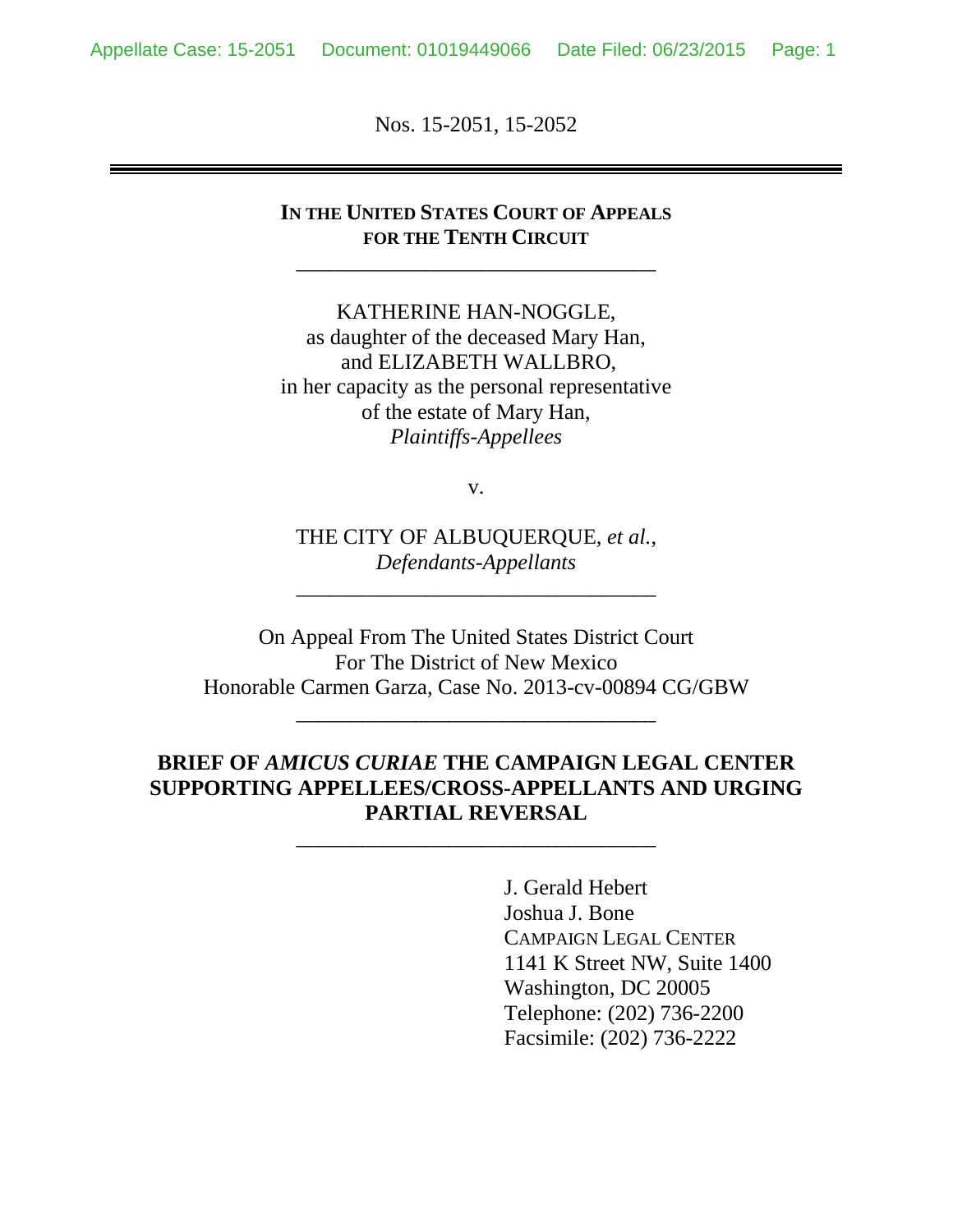## **CORPORATE DISCLOSURE STATEMENT**

The Campaign Legal Center is a non-profit organization organized under Section 501(c)(3) of the Internal Revenue Code. The Campaign Legal Center neither has a parent corporation nor issues stock. There are no publicly held corporations that own ten percent or more of the stock of the Campaign Legal Center.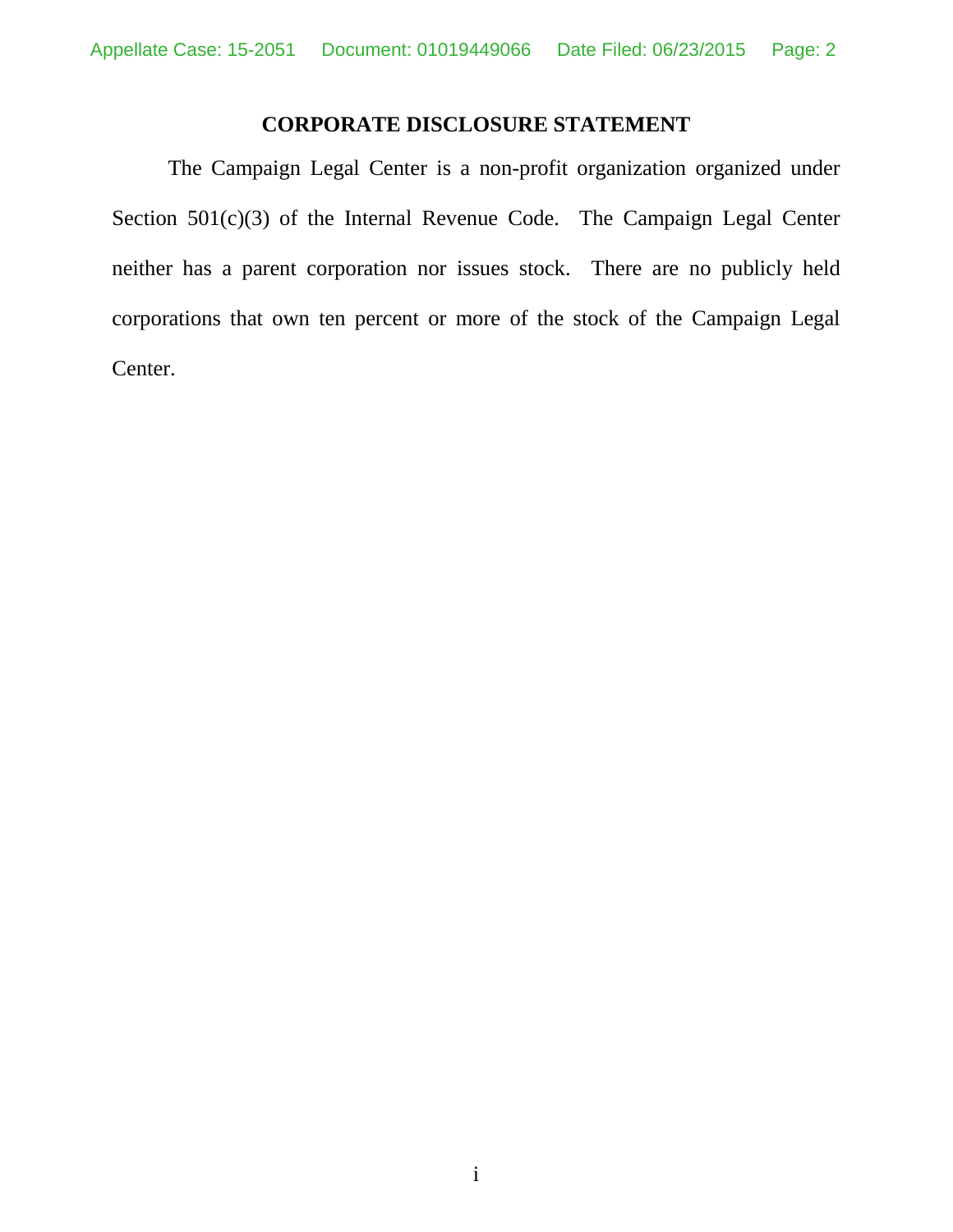# **TABLE OF CONTENTS**

| I.      | This Court Should Reject the Excessively Permissive Rule 11 Test the<br>City Urges and Should Instead Apply the Christiansburg Standard 3 |                                                                                                                           |  |
|---------|-------------------------------------------------------------------------------------------------------------------------------------------|---------------------------------------------------------------------------------------------------------------------------|--|
|         | A.                                                                                                                                        | The First Part of the Christiansburg Test Allows Fee<br>Recovery Only in Rare Cases that Quality as Truly                 |  |
|         | <b>B.</b>                                                                                                                                 | At the Second Step of <i>Christiansburg</i> , the District Court<br>Has Discretion to Refuse to Award Fees Even If Claims |  |
| $\Pi$ . |                                                                                                                                           | The City of Albuquerque Is Improperly Pursuing Fees against Civil                                                         |  |
|         |                                                                                                                                           |                                                                                                                           |  |
|         |                                                                                                                                           | CERTIFICATE OF COMPLIANCE WITH TYPEFACE AND                                                                               |  |
|         |                                                                                                                                           |                                                                                                                           |  |
|         |                                                                                                                                           |                                                                                                                           |  |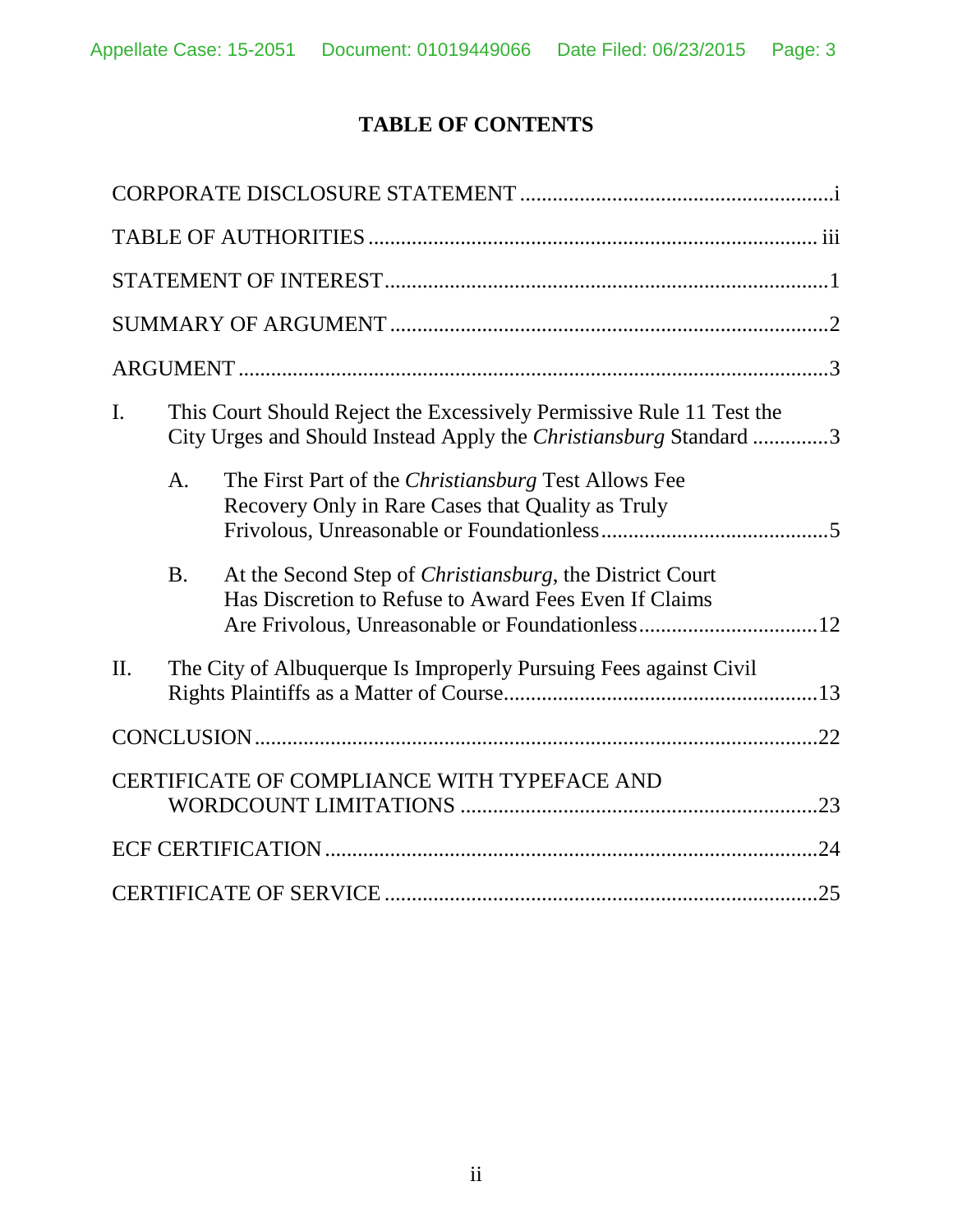# **TABLE OF AUTHORITIES**

| <b>CASES</b>                                   | PAGE(S) |
|------------------------------------------------|---------|
| <i>Browder v. City of Albuquerque,</i>         |         |
| Chavez v. Bennett Propp,                       |         |
| Christiansburg Garment Co. v. EEOC,            |         |
| Christopher v. Harbury,                        |         |
| Clajon Prod. Corp. v. Petera,                  |         |
| Crabtree By and Through Crabtree v. Muchmore,  |         |
| D.A. Osguthorpe Fam. Partn. v. ASC Utah, Inc., |         |
| Dill v. City of Edmond,                        |         |
| Hensley v. Eckerhart,                          |         |
| Hughes v. Rowe,                                |         |
| Jennings v. City of Stillwater,                |         |
| Jones v. Texas Tech Univ.,                     |         |
| Lynch v. Barrett                               |         |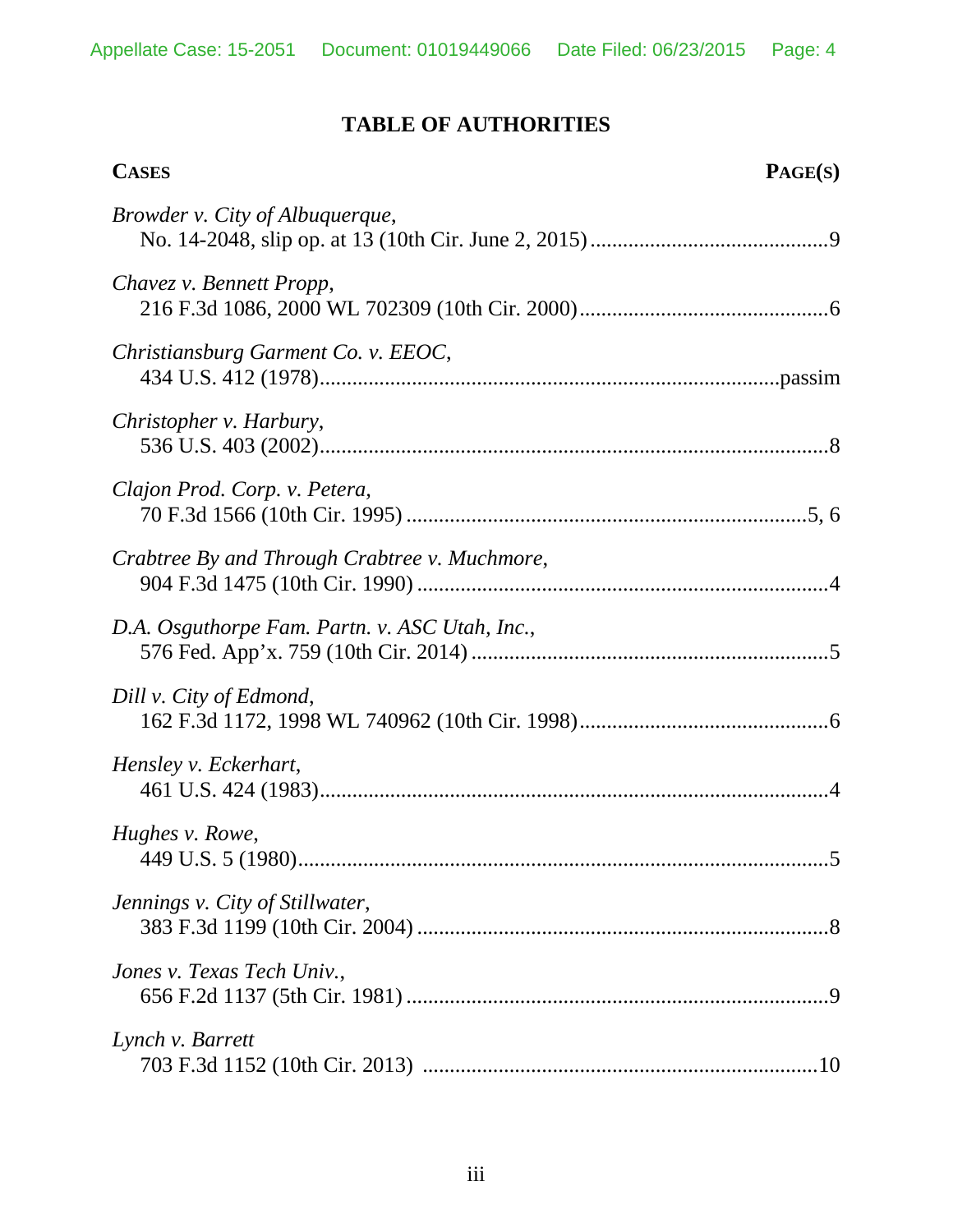| Prochaska v. Marcoux,                                                         |
|-------------------------------------------------------------------------------|
| Santa Fe Ranchlands v. Santa Fe County,                                       |
| Stump v. Gates,                                                               |
| Taylor v. Coors Biotech Products Co.,                                         |
| Taylor v. Gilmartin,                                                          |
| Thorpe v. Ancell,                                                             |
| Twilley v. Integris Baptist Med. Ctr., Inc.,                                  |
| <b>STATUTES AND RULES</b>                                                     |
|                                                                               |
|                                                                               |
|                                                                               |
|                                                                               |
|                                                                               |
|                                                                               |
|                                                                               |
| <b>OTHER AUTHORITIES</b>                                                      |
| Isaac Benton, et al., "Suits Part of Political Process," Albuquerque Journal, |
| <b>Leri Clausing New Mexico Police Scrutinized Over Adversary Mary Han's</b>  |

| Jeri Clausing, New Mexico Police Scrutinized Over Adversary Mary Han's |  |
|------------------------------------------------------------------------|--|
|                                                                        |  |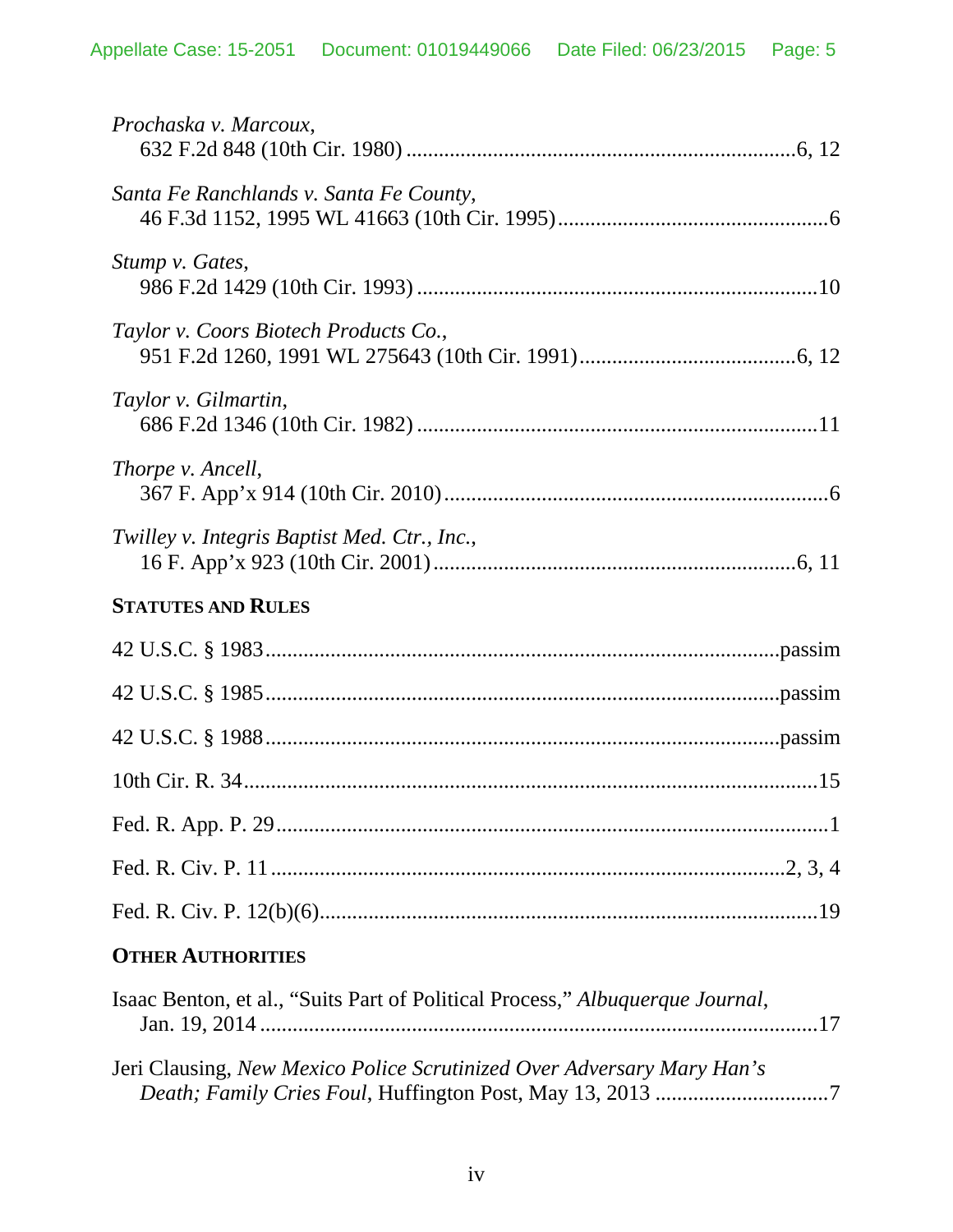| Joline Gutierrez Krueger, Mary Han legal fee fight goes on, Albuquerque |  |
|-------------------------------------------------------------------------|--|
| Katherine Mozzone, Fees tied to city lawsuits divide City Council, KRQE |  |
|                                                                         |  |
|                                                                         |  |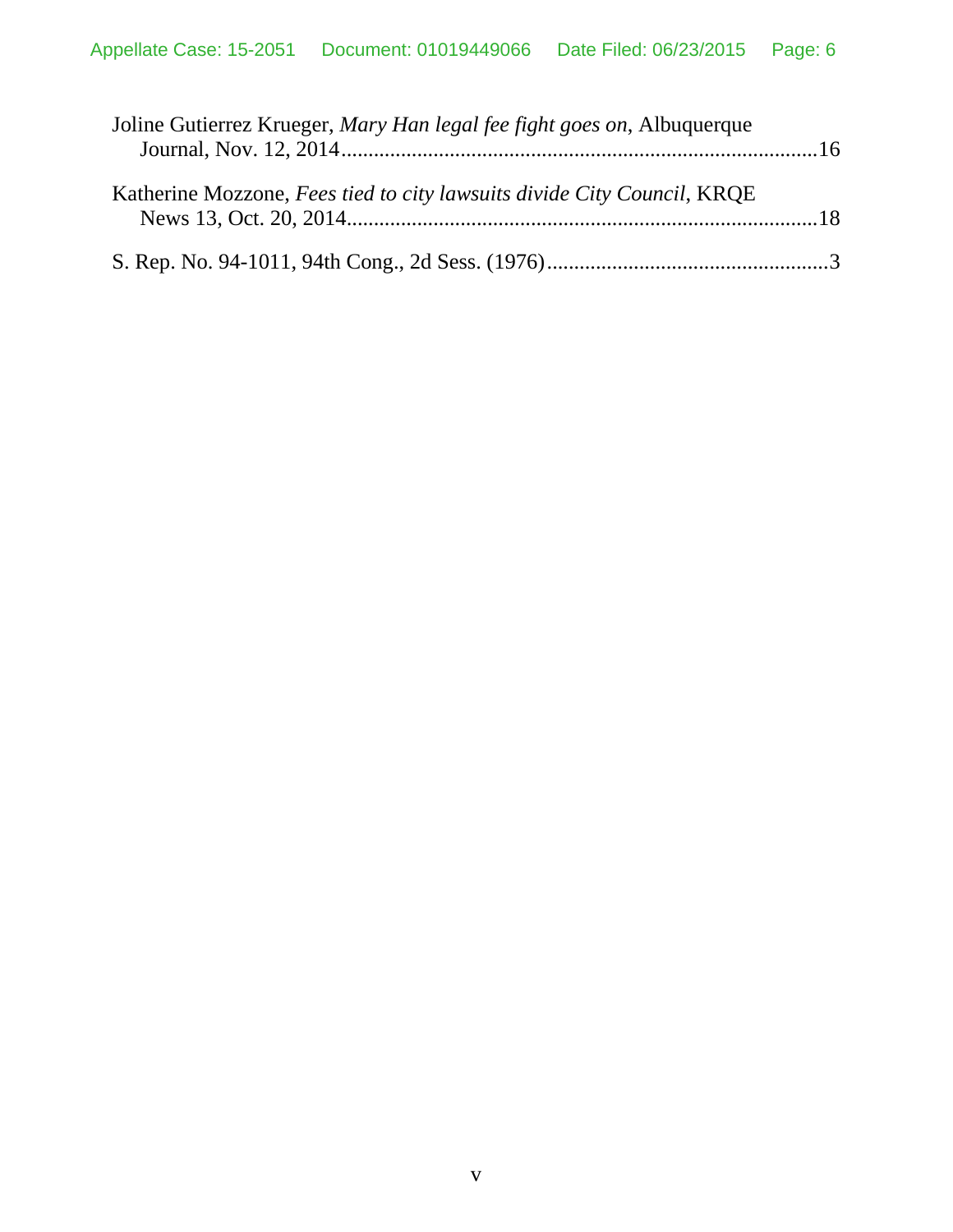# **STATEMENT OF INTEREST[1](#page-6-1)**

*Amicus curiae* The Campaign Legal Center is a nonprofit organization that works to protect voting rights. *Amicus* serves as counsel for Plaintiffs in *Baca v. Berry*, Nos. 14-2174 & 14-2181, currently pending before this Court, which also involves an attempt by the City of Albuquerque to recover its attorneys' fees as a prevailing civil rights defendant. *Amicus* therefore has a demonstrated interest in how this Court evaluates the very limited circumstances in which prevailing civil rights defendants are entitled to attorneys' fees. Moreover, *amicus* is considering filing future voting rights cases against jurisdictions in the Tenth Circuit—perhaps even Albuquerque—and is concerned that positions taken by the City of Albuquerque in litigation have already chilled the willingness of potential voting rights plaintiffs to come forward and challenge official racial discrimination. *Amicus* therefore has a significant interest in preventing this Court from adopting the city's misguided arguments as law throughout the Tenth Circuit—thus further chilling civil rights and voting rights advocacy. Because the city opposes the participation of *amicus* in this case, *amicus* has filed a motion pursuant to Fed. R. App. P. 29(b) for leave to file this brief.

<span id="page-6-1"></span><span id="page-6-0"></span><sup>1</sup> No party or party's counsel authored this brief in whole or in part, and no person, other than the *amicus curiae* Campaign Legal Center, contributed money intended to fund the preparation or submission of this brief.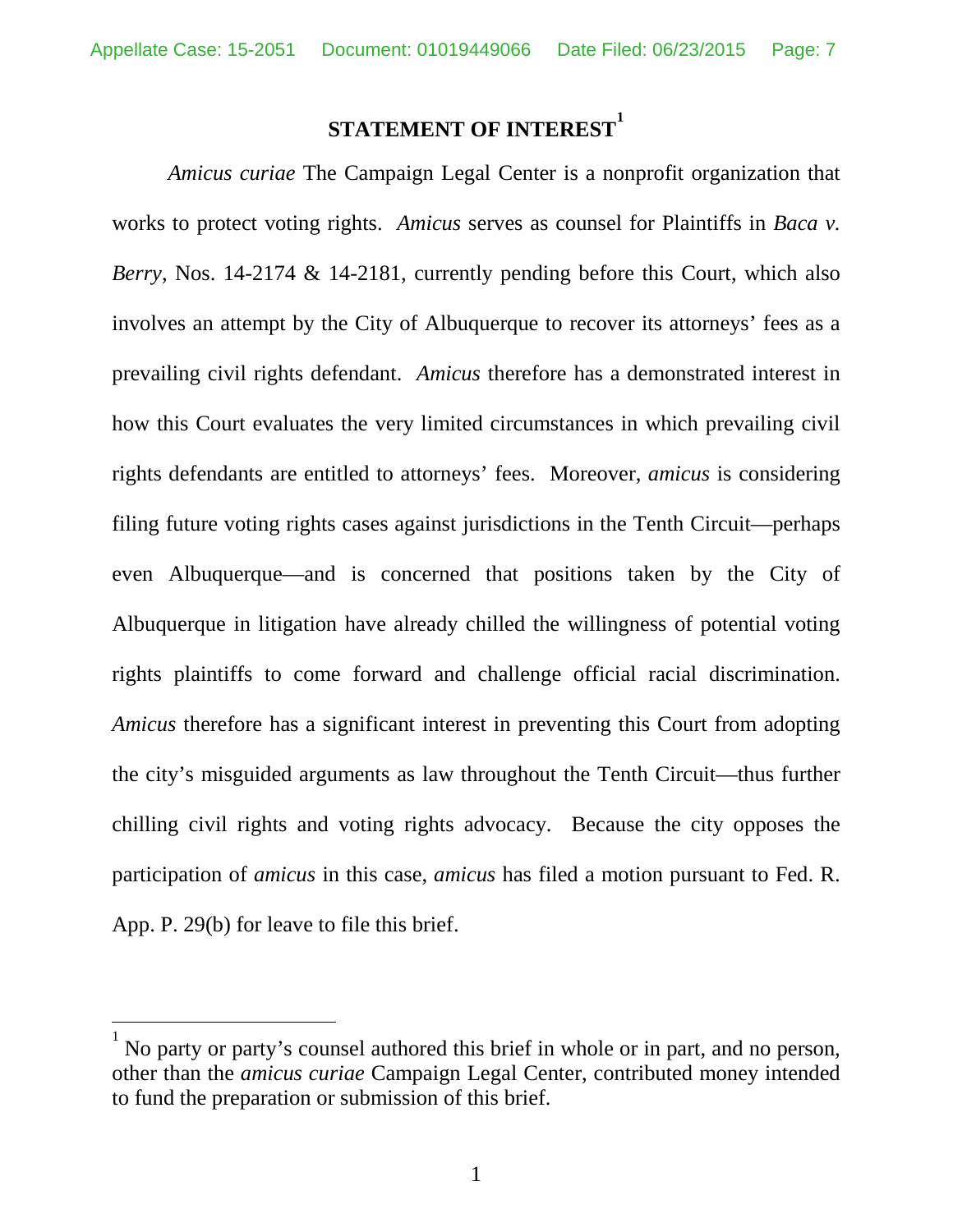#### <span id="page-7-0"></span>**SUMMARY OF ARGUMENT**

To determine the city's eligibility for fees as a prevailing civil rights defendant, this Court should apply the two-step standard from *Christiansburg Garment Co. v. EEOC*, 434 U.S. 412 (1978), rather than the Rule 11 test urged by Defendants. Under the *Christiansburg* framework, Defendants are ineligible for fees because Plaintiffs' claims are not frivolous, unreasonable or foundationless. If this Court finds that Plaintiffs' claims actually qualify as frivolous, unreasonable or foundationless, the Court should remand the case to the district court to determine whether fees are actually justified in this instance.

More broadly, in this case as well as others, the city of Albuquerque has attempted to subvert the civil rights enforcement structure that Congress has established. Rather than follow congressional and Supreme Court instruction by seeking fees only in egregious cases, the city has been pursuing an abusive policy of liberally seeking fees against civil rights plaintiffs under 42 U.S.C. § 1988 and other civil rights fee shifting provisions. To stop the city's continued persecution of civil rights plaintiffs, this Court should take this opportunity to clarify the legal standards surrounding prevailing civil rights defendants' entitlement to attorneys' fees.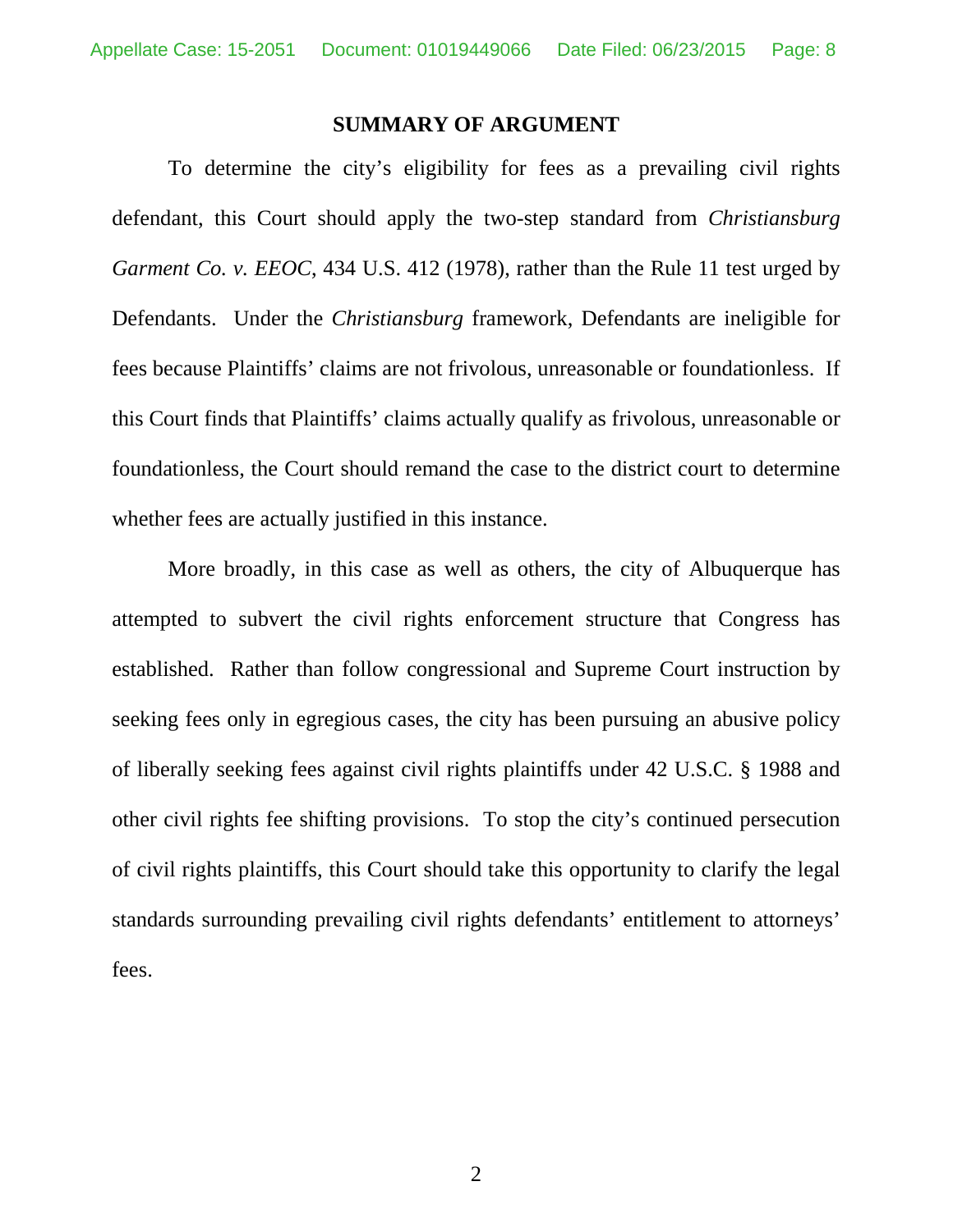#### <span id="page-8-4"></span><span id="page-8-3"></span><span id="page-8-1"></span>**ARGUMENT**

### **I. This Court Should Reject the Excessively Permissive Rule 11 Test the City Urges and Should Instead Apply the** *Christiansburg* **Standard**

<span id="page-8-2"></span>When Congress drafted the laws that protect our civil rights, including 42 U.S.C. §§ 1983 and 1985, it primarily relied on private attorneys general individual citizens—for enforcement. Knowing that individuals would often lack the financial wherewithal to bring even meritorious suits, Congress enacted provisions that allow prevailing parties in civil rights cases to recover their attorneys' fees. *See* 42 U.S.C. § 1988; S. Rep. No. 94-1011, 94th Cong., 2d Sess. (1976) ("All of these civil rights laws depend heavily upon private enforcement, and fee awards have proved an essential remedy if private citizens are to have a meaningful opportunity to vindicate the important Congressional policies which these laws contain.").

<span id="page-8-0"></span>On their face, these fee-shifting provisions allow a prevailing "party" either plaintiff or defendant—to recover its fees. *See* 42 U.S.C. § 1988. But because allowing prevailing civil rights *defendants* to recover their fees would subvert congressional purpose, the Supreme Court has required such defendants to satisfy the demanding standard set forth in *Christiansburg Garment Co. v. EEOC*, 434 U.S. 412 (1978). Under that two-part standard, (1) if but only if a plaintiff's claims qualify as "frivolous, unreasonable, or without foundation, even though not brought in subjective bad faith . . . [or] the plaintiff continued to litigate after [the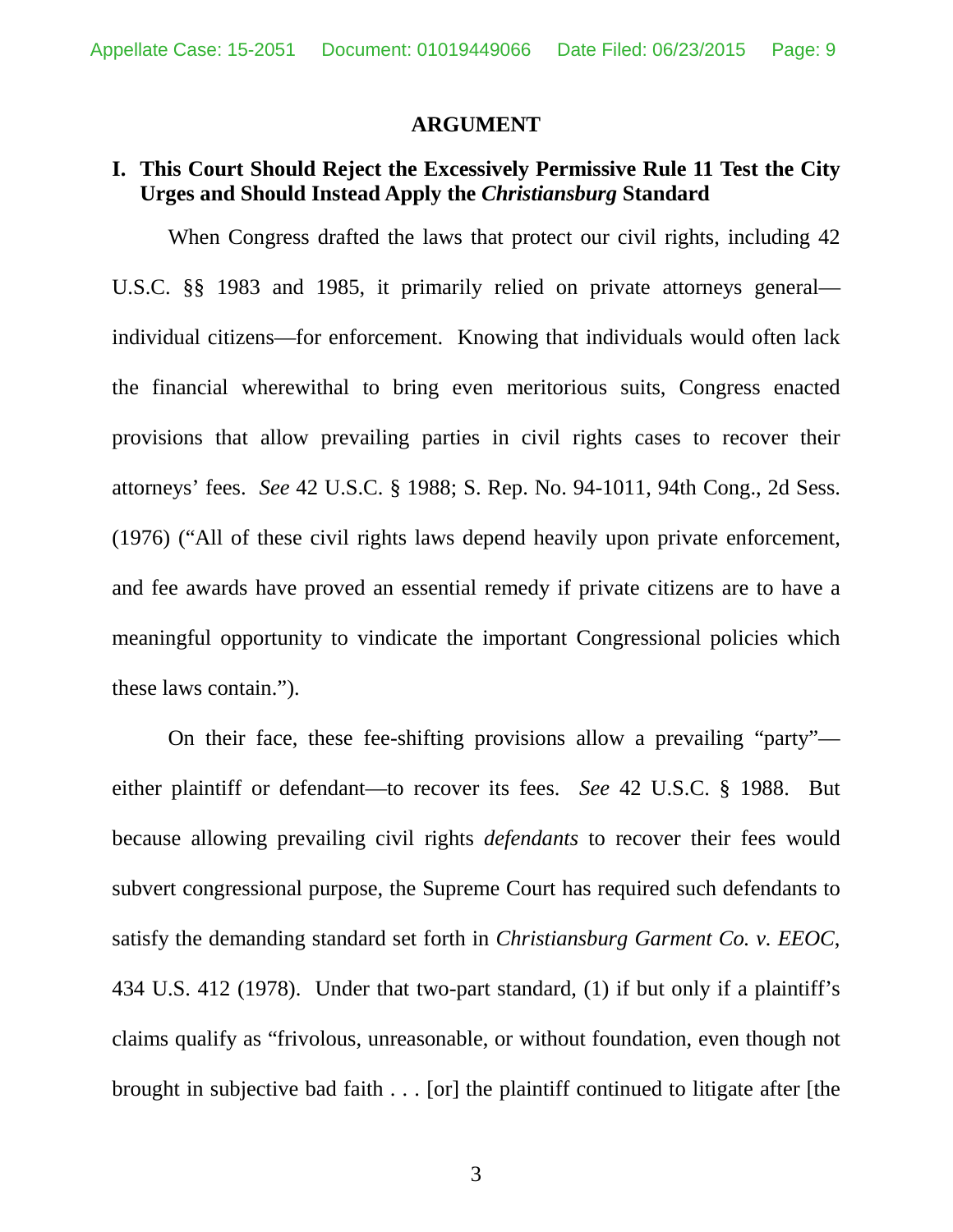<span id="page-9-1"></span>claims] clearly became so," (2) a district court "may, in its direction" award fees to a prevailing civil rights defendant. *Id.* at 421-22; *see also Hensley v. Eckerhart*, 461 U.S. 424, 429 n.2 (1983) (applying the *Christiansburg* standard to § 1988).

<span id="page-9-0"></span>The two-part *Christiansburg* standard is well-established law, applied consistently in case after case by this Court, all other Circuits and the Supreme Court. But the city attempts to rewrite settled doctrine, paying lip service to *Christiansburg* while entirely ignoring the two-part *Christiansburg* standard. Relying instead on *Crabtree By and Through Crabtree v. Muchmore*, 904 F.3d 1475 (10th Cir. 1990), the city argues that "a court should engage in the same inquiry when reviewing a motion for attorney's fees under Section 1988 that it does when it reviews a motion for sanctions under Fed.R.Civ.P. 11." Appellants' Br. 29. In other words, the city urges this Court to hold the Plaintiffs—private citizens of Albuquerque—to the same standards as trained counsel. For instance, the city seems to think that it should automatically recover fees against the individual Plaintiffs because their *counsel* purportedly misrepresented the holding of a case. Appellants' Br. 38. Fortunately, that is not the law. The city (ironically) misrepresents this Court's holding in *Crabtree By and Through Crabtree*, which did not apply the Rule 11 standard to a prevailing defendant's motion for attorneys' fees, but instead applied the two-part *Christiansburg*  standard to a motion for Rule 11 sanctions. *Id.* at 1478. The city has therefore

<span id="page-9-2"></span>4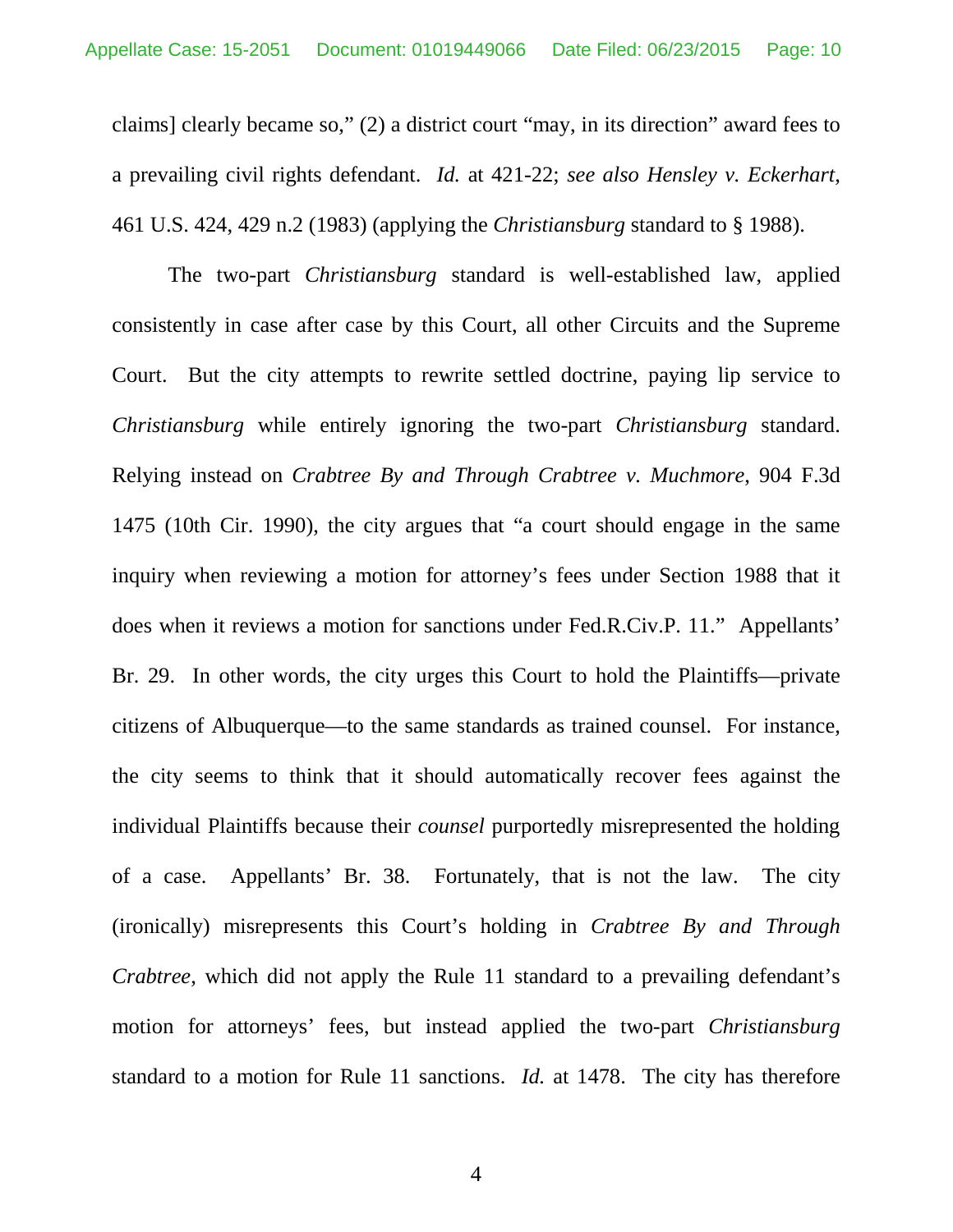given this Court no good reason to abandon the two-part *Christiansburg* standard and rewrite the law in this case.

## **A. The First Part of the** *Christiansburg* **Test Allows Fee Recovery Only in Rare Cases that Quality as Truly Frivolous, Unreasonable or Foundationless**

<span id="page-10-2"></span><span id="page-10-1"></span><span id="page-10-0"></span>Under the first part of the *Christiansburg* standard, this Court must decide as a matter of law whether Plaintiffs' claims were frivolous, unreasonable or foundationless. *See Clajon Prod. Corp. v. Petera*, 70 F.3d 1566, 1581 (10th Cir. 1995); *see also D.A. Osguthorpe Fam. Partn. v. ASC Utah, Inc.*, 576 Fed. App'x. 759, 764 (10th Cir. 2014) (unpublished) (reviewing frivolity determination under section 1988 *de novo*). Frivolous, unreasonable or foundationless claims are not just losers, but such obvious losers that any reasonable plaintiff would never have brought them. "[E]ven if the law or the facts are somewhat questionable or unfavorable at the outset of litigation, a party may have an entirely reasonable ground for bringing suit," and "[a]llegations that, upon careful examination, prove legally insufficient to require a trial are not, for that reason alone, 'groundless' or 'without foundation' as required by *Christiansburg*." *Hughes v. Rowe*, 449 U.S. 5, 15-16 (1980). The Supreme Court has thus counseled courts to avoid "*post hoc* reasoning by concluding that, because a plaintiff did not ultimately prevail, his action must have been unreasonable or without foundation." *Christiansburg*, 434 U.S. at 421-22.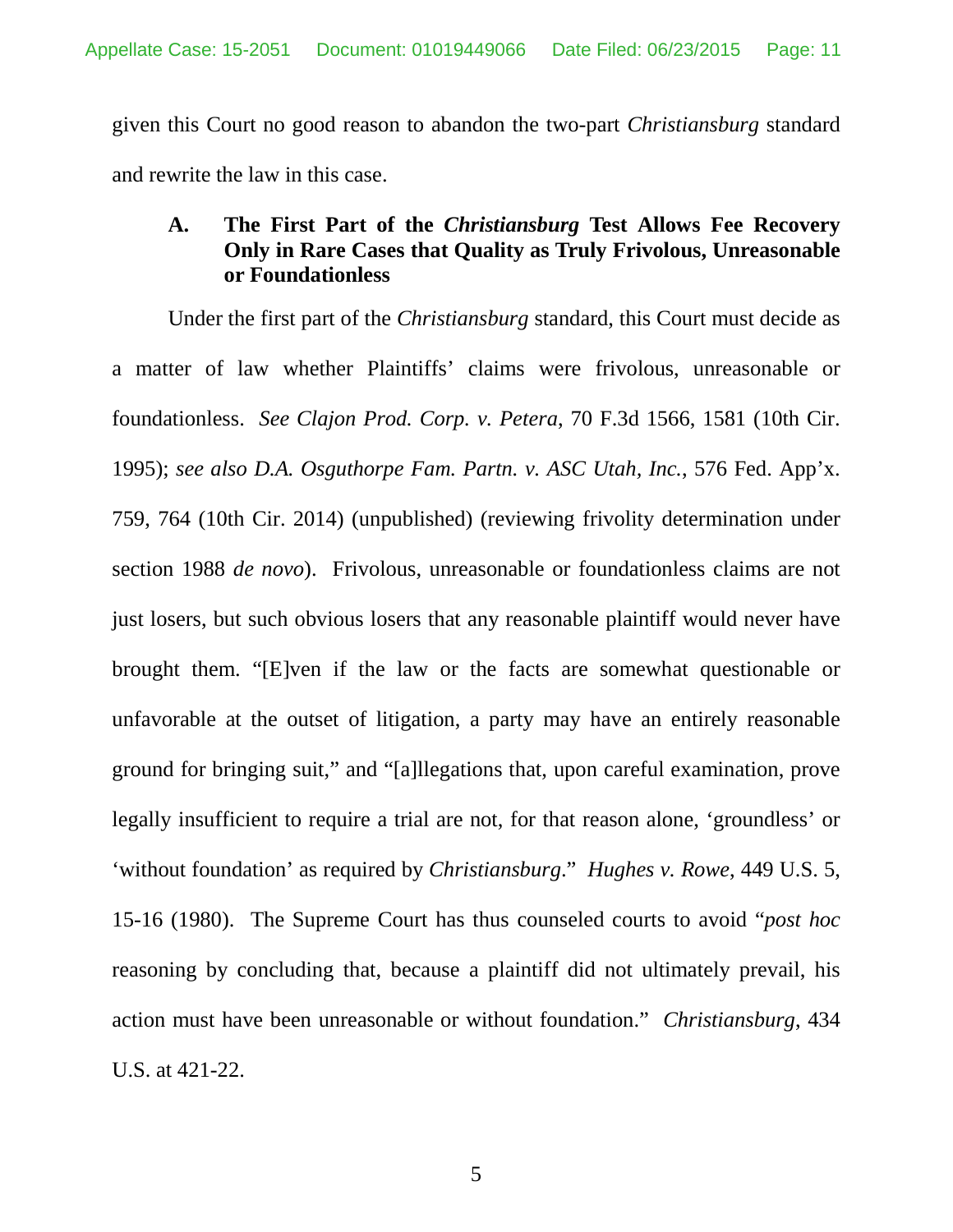<span id="page-11-7"></span><span id="page-11-6"></span><span id="page-11-5"></span><span id="page-11-4"></span><span id="page-11-3"></span><span id="page-11-2"></span><span id="page-11-1"></span><span id="page-11-0"></span>Because so few claims can meet this exacting standard, this Court has explained that only in "rare circumstances" will "a suit [be] truly frivolous so as to warrant an award of attorneys' fees to the defendant." *Clajon Prod. Corp.*, 70 F.3d at 1581; *see also, e.g.*, *Thorpe v. Ancell*, 367 F. App'x 914, 920 (10th Cir. 2010) (unpublished) (same). Where this Court has found those "rare circumstances" to exist, the cases have involved, for instance, wild accusations of misconduct supported by no evidence, *see Dill v. City of Edmond*, 162 F.3d 1172, 1998 WL 740962, at \*2-3 (10th Cir. 1998) (unpublished table decision); *D.A. Osguthorpe Family P'ship*, 576 F. App'x at 763-65, dogged pursuit of purely speculative claims squarely refuted by available evidence, *see Twilley v. Integris Baptist Med. Ctr., Inc.*, 16 F. App'x 923, 926 (10th Cir. 2001) (unpublished), use of abusive litigation tactics to pursue obviously meritless claims, *see Crabtree ex rel. Crabtree*, 904 F.2d at 1478-79, fantastic self-refuting allegations, *see Prochaska v. Marcoux*, 632 F.2d 848, 854 (10th Cir. 1980), abuse of the federal judicial system, *e.g. Chavez v. Bennett Propp*, 216 F.3d 1086, 2000 WL 702309, at \*2-3 (10th Cir. 2000) (unpublished table decision), bad faith, *Taylor v. Coors Biotech Products Co.*, 951 F.2d 1260, 1991 WL 275643, at \*2 (10th Cir. 1991) (unpublished table decision), and/or knowing pursuit of claims barred by uncontested procedural rules, *Santa Fe Ranchlands v. Santa Fe County*, 46 F.3d 1152, 1995 WL 41663, at \*2-3 (10th Cir. 1995) (unpublished table decision).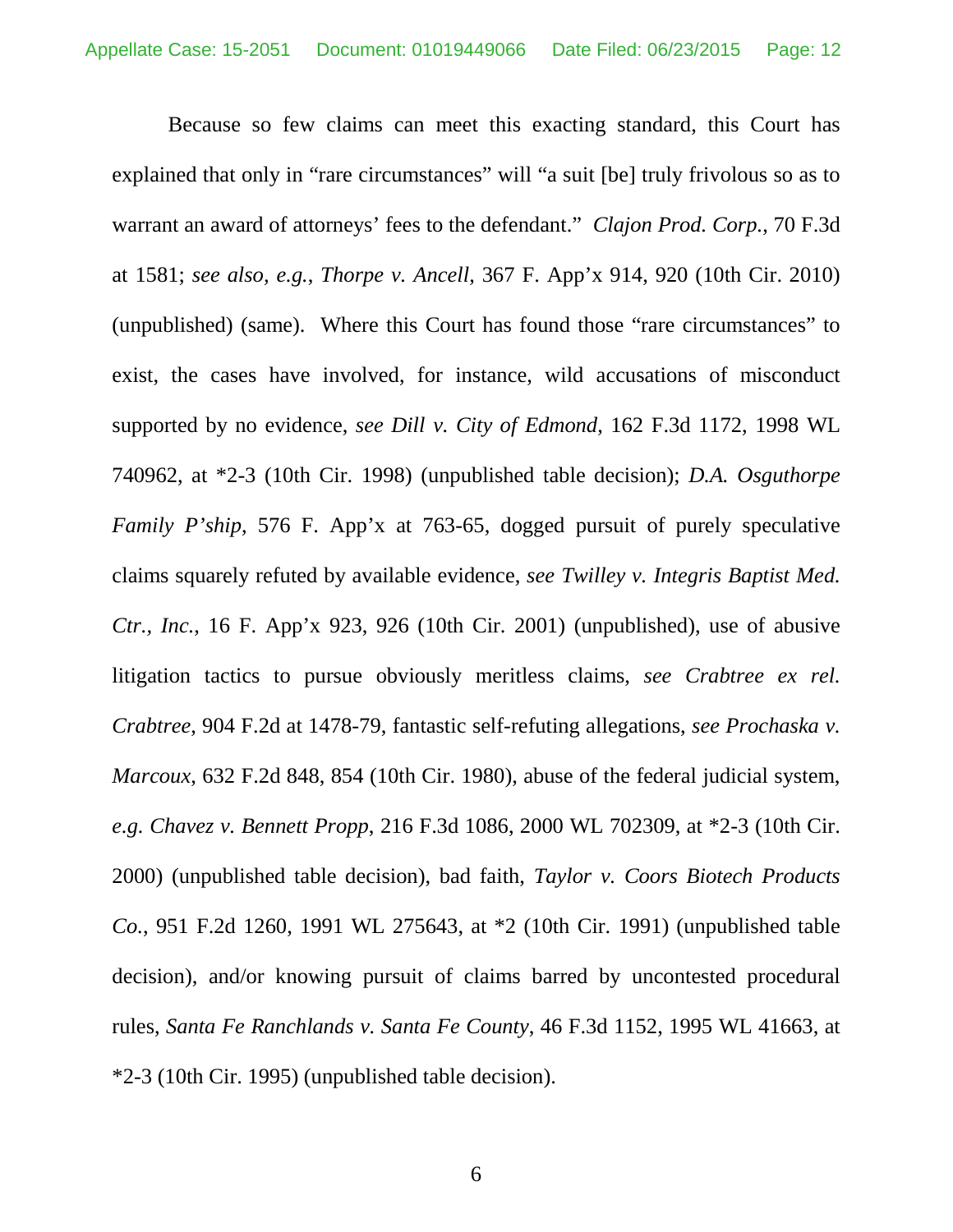In their opening brief on cross-appeal, Plaintiffs convincingly explain why, unlike in the aforementioned cases, no "rare circumstances" are present here. Far from concocting a crazy conspiracy, knowingly ignoring procedural rules that barred their claims or abusing the federal judicial system, Plaintiffs brought reasonable, non-frivolous civil rights claims seeking justice for the suspicious death of a loved one and a bungled police investigation that the state Attorney General's office slammed.<sup>[2](#page-12-1)</sup>

<span id="page-12-1"></span><span id="page-12-0"></span> $2^{2}$  Former New Mexico State Attorney General Gary King suggested that the Office of the Medical Investigator (OMI) change the cause of death to "undetermined" from "suicide" and wrote that APD "terribly mishandled" the investigation, which included many procedural irregularities. Appellants' App'x 203. Plausibly alleged irregularities include the following: (1) within five minutes of arriving at the scene, Deputy Chief Paul Feist ordered personnel to process Han's death as a suicide, meaning that an investigation suitable for an unattended death was not conducted; (2) as the crime scene was not tightly secured, twenty-six to fifty individuals entered the scene; (3) Han's diamond rings, mobile phone, and laptop went missing; (4) many high-ranking APD personnel not officially involved in the investigation entered Han's home the day she was found, including individual Defendants Public Safety Director Darren White, Deputy Chief Elizabeth Paiz, Deputy Chief Feist, and APD Crime Lab Manager Marc Adams, who all stayed inside for several hours; and (5) OMI records show that Han had 84.8% carboxyhemoglobin saturation levels in her blood, which is improbably high for death by ambient carbon monoxide poisoning in a car. These irregularities are all the more striking considering that the investigation into Han's death was a highprofile matter for the APD because Han was well known in Albuquerque as a successful civil rights attorney who had successfully represented police officers as well as plaintiffs in police brutality cases against the Albuquerque Police Department (APD), *see* Jeri Clausing, *New Mexico Police Scrutinized Over Adversary Mary Han's Death; Family Cries Foul*, Huffington Post, May 13, 2013, http://www.huffingtonpost.com/2013/03/13/nm-police-dept-scrutinized-mary-handeath\_n\_2866380.html, and, shortly before she died, had filed a widely publicized civil rights lawsuit against the APD, *see* Appellants' App'x 147–48.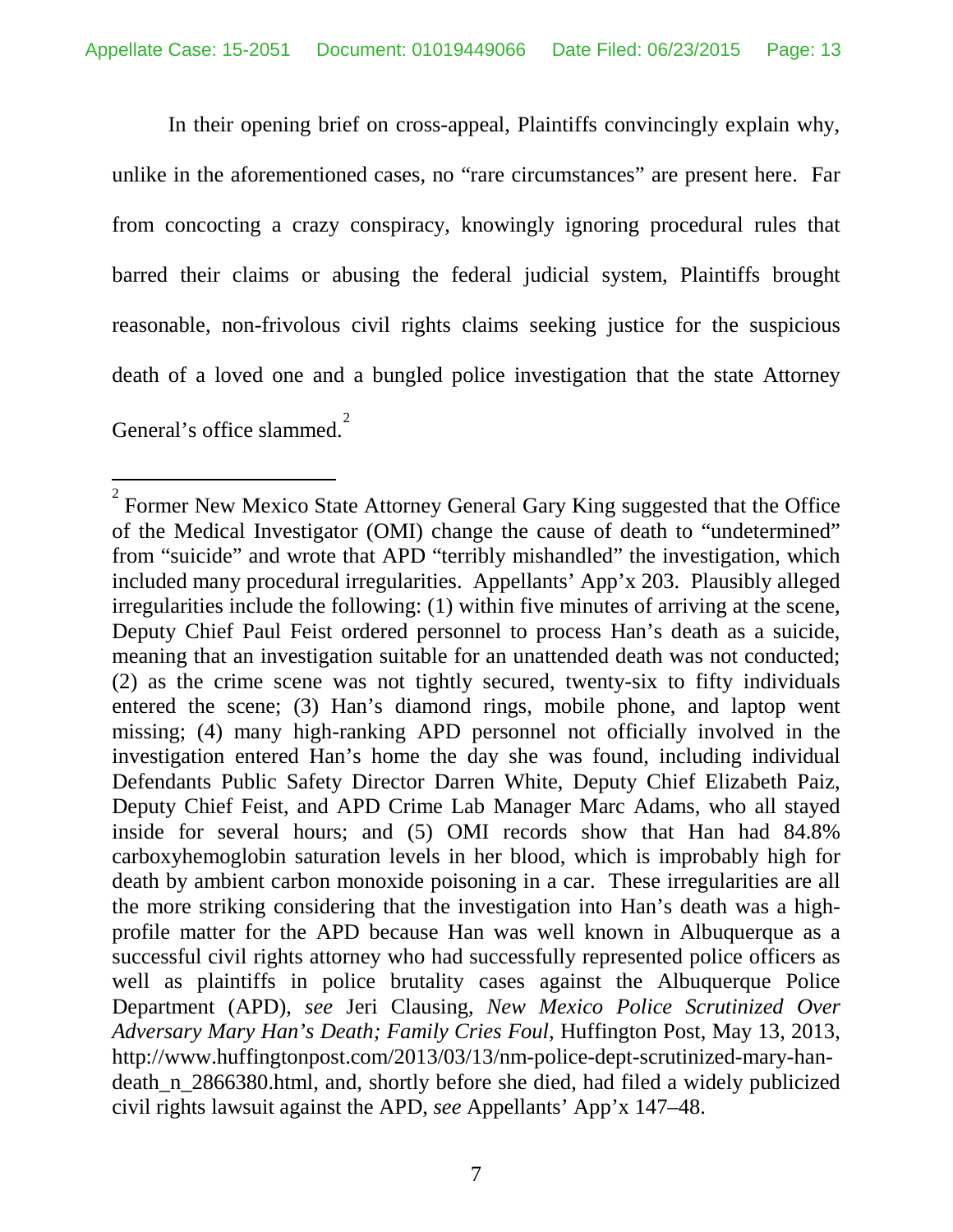Specifically, Plaintiffs' § 1983 claims (Counts I and II) rested on plausible allegations that police misconduct deprived Plaintiffs of their civil rights. Although the district court found Count I frivolous because individuals lack any right to a competent police investigation, Plaintiffs have clarified that they were in fact claiming that an active police cover-up denied them their right of access to the courts. Brief of Appellants at 13–20, *Han Noggle v. Albuquerque*, No. 14-2156 (10th Cir. Nov. 26, 2014); Appellants' App'x 52 (asserting in Count I of the Second Amended Complaint that Defendants violated Plaintiffs' "substantive and due process right of access to the courts"). Count I is thus similar to Count II, which the district court did not find frivolous.<sup>[3](#page-13-1)</sup> And although the city insists (and the district court found) that, under *Christopher v. Harbury*, 536 U.S. 403 (2002), Plaintiffs must identify the specific "defendant in a potential wrongful death lawsuit" and "wrongful act" in order to prevail on their denial of access claims put differently, the city insists that *Harbury* rewards effective cover-ups—the Supreme Court in fact clarified in *Harbury* that it had "no reason . . . to try to describe pleading standards for the entire spectrum of access cases" and held only

<span id="page-13-1"></span><span id="page-13-0"></span><sup>&</sup>lt;sup>3</sup> The district court also found that Plaintiffs' claims against the official capacity Defendants were frivolous because Plaintiffs sued the city directly. Calling these claims "frivolous" rather than merely "duplicative" evinces the district court's misunderstanding of what "frivolous" actually means as a matter of law, but the issue is largely academic given the district court's correct determination that the city incurred no additional attorneys' fees defending against those duplicative claims.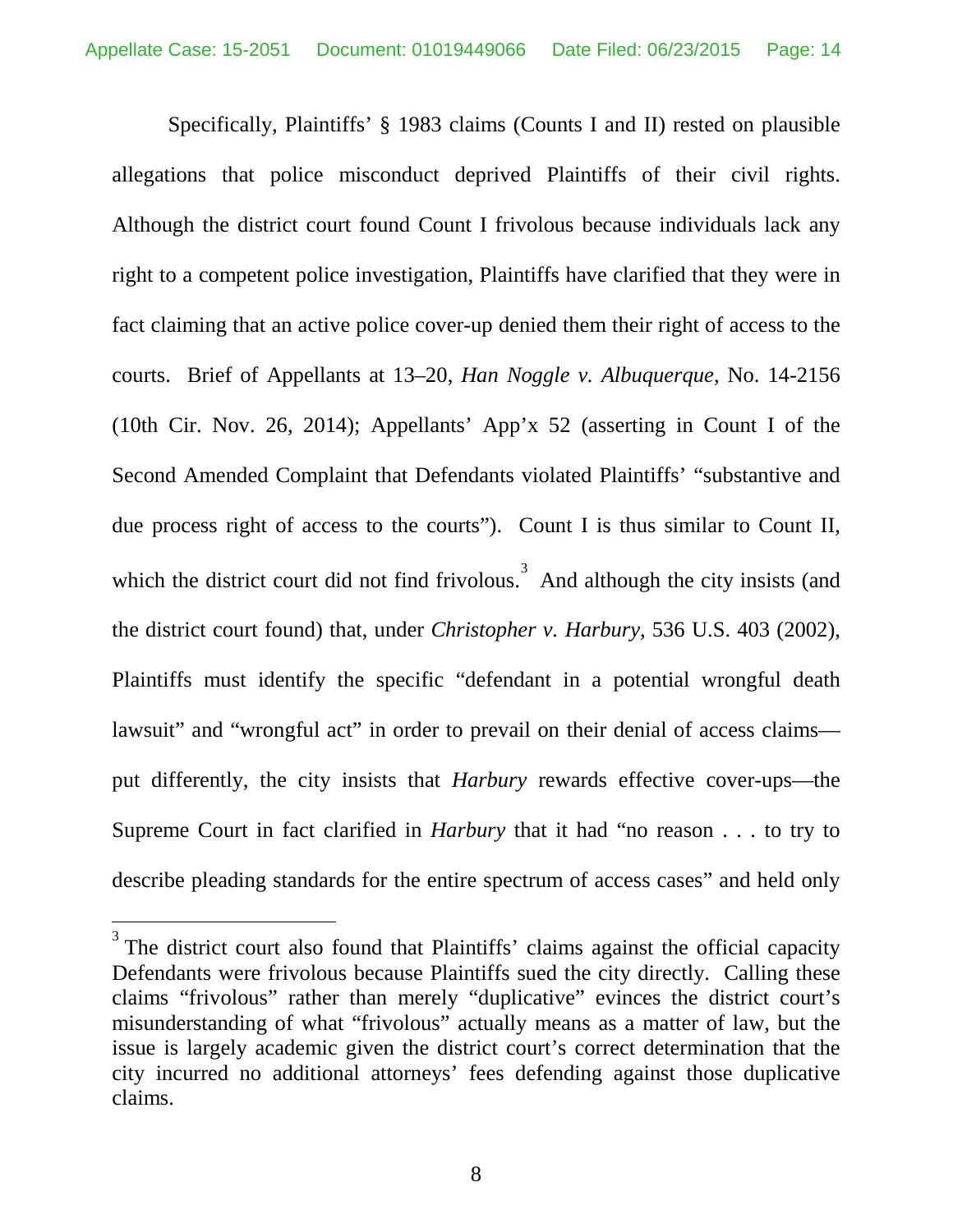<span id="page-14-0"></span>that plaintiffs must "describe[]" the "predicate claim" "well enough to apply the 'nonfrivolous' test and to show that the 'arguable' nature of the underlying claim is more than hope." *Id.* at 416; *see also Jennings v. City of Stillwater*, 383 F.3d 1199, 1209 (10th Cir. 2004) (holding, contrary to the district court's description, only that denial of access claims must fail when plaintiffs received all possible relief by pursuing still-viable claims).

<span id="page-14-1"></span>Here, Plaintiffs plausibly alleged a police cover-up of a wrongful death and the disappearance of property that Plaintiff Han-Noggle would have inherited. That wrongful death and property disappearance would have formed the factual predicates for claims the bungled investigation prevented Plaintiffs from filing, because Plaintiffs will now never know whom they could have sued. Finding Plaintiffs' denial of access claims frivolous, unreasonable or foundationless based on the city's bizarre reading of *Harbury* would therefore be exactly the sort of "*post hoc* reasoning" that the Supreme Court has warned against and that the district court repudiated when it refused to award fees on Count II. *Christiansburg*, 434 U.S. at 421-22; *see also Jones v. Texas Tech Univ.*, 656 F.2d 1137, 1146 (5th Cir. 1981) ("Because the court's findings appear to be no more than reiteration of its ultimate conclusions on the merits of Jones' claim . . . . , the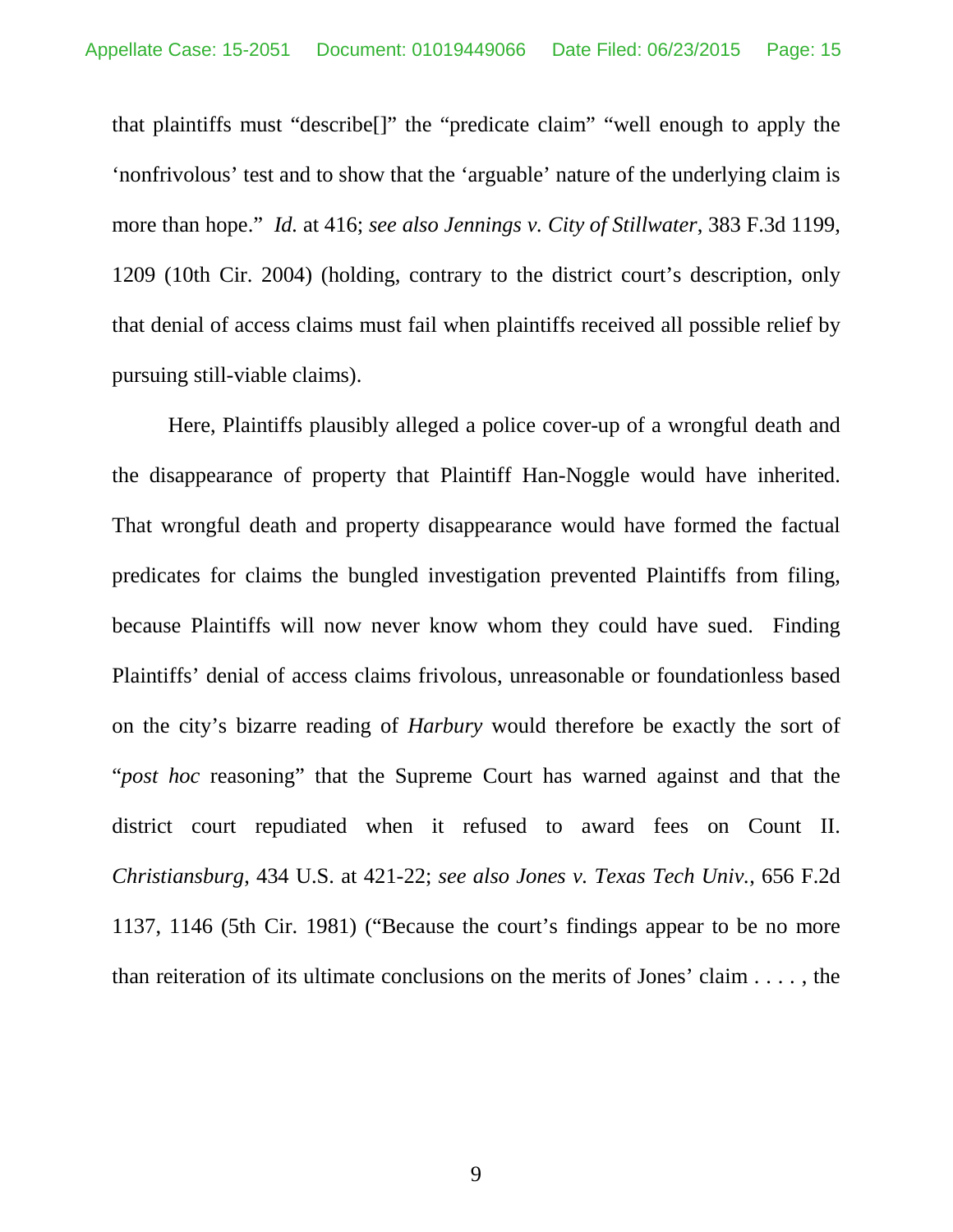court's findings of fact fall short of supporting its legal conclusion that Jones' lawsuit was frivolous.").<sup>[4](#page-15-2)</sup>

Likewise, Plaintiffs' § 1985 claims (Counts III, IV and V) come nowhere close to meeting the first part of the *Christiansburg* standard. True, Plaintiffs lacked sufficient evidence when they filed their complaint to show that Defendants conspired to interfere with the ability of federal officers to carry out their duties, *see* 42 U.S.C. § 1985(1), nor did Plaintiffs have sufficient evidence at the time they filed their complaint to prove that Defendants were motivated by class-based invidious discrimination, *see* 28 U.S.C. §§ 1985(2), (3). But as the district court observed when denying fees on these claims, this lack of sufficient factual support resulted from the city's misconduct—*i.e.*, the seriously bungled police

<span id="page-15-2"></span><span id="page-15-1"></span><span id="page-15-0"></span><sup>4</sup> The city's brief relies exclusively on the first prong of the qualified immunity test—whether Defendants violated a constitutional right—rather than the second prong, which asks whether that right was clearly established. Particularly given the egregiousness of the police misconduct in this case, it is far from frivolous to suggest that the constitutional right to access the courts that Plaintiffs accuse Defendants of violating was clearly established. *See Browder v. City of Albuquerque*, No. 14-2048, slip op. at 13 (10th Cir. June 2, 2015) (In deciding the "clearly established law" question this court employs a "sliding scale" under which "the more obviously egregious the conduct in light of prevailing constitutional principles, the less specificity is required from prior case law to clearly establish the violation."). Granted, *Lynch v. Barrett*, 703 F.3d 1152 (10th Cir. 2013), sheds some doubt on whether the denial of access right asserted here is currently clearly established in this Circuit, but *Lynch* postdates the events at issue in this case. Moreover, Plaintiffs have provided plenty of non-frivolous arguments to distinguish or overrule *Lynch*, including that it conflicts with a prior Tenth Circuit case that predates the events at issue. *See Stump v. Gates*, 986 F.2d 1429 (10th Cir. 1993) (unpublished).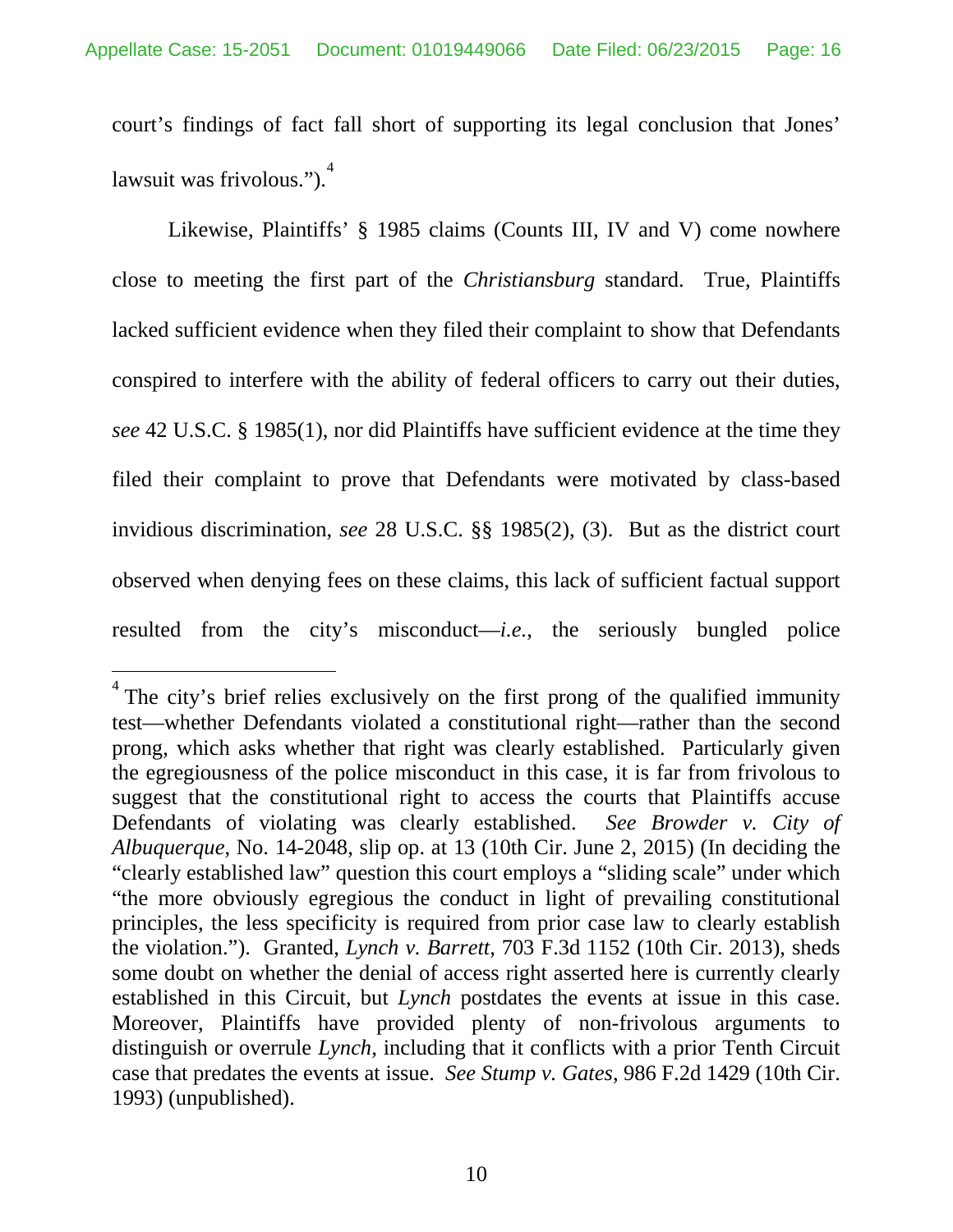investigation—and Plaintiffs "brought this suit in order to obtain information they were unable to access otherwise." Appellants' App'x 411.

<span id="page-16-0"></span>Moreover, these allegations—even if insufficiently factually supported at this time—are hardly fanciful or extraordinary. Particularly given the Department of Justice's subsequent official investigation into police misconduct in Albuquerque,  $\frac{5}{1}$  $\frac{5}{1}$  $\frac{5}{1}$  it is perfectly plausible to suspect that Defendants might have conspired to impede the ability of federal officials to carry out their duties. And in light of precedent suggesting that § 1985's "class-based invidious discrimination" requirement could be satisfied not just by racial or gender discrimination but also by discrimination based on membership in a political party or residence in a particular state, *see Taylor v. Gilmartin*, 686 F.2d 1346, 1357 (10th Cir. 1982) (quoting legislative history), it is perfectly plausible to suggest that Defendants were motivated by Ms. Han's political beliefs or membership in a class of people opposed to the Albuquerque Police Department's conduct, and that this sort of class-based animus satisfies the statutory requirement. In any event, as the district court recognized, factual discovery may well have produced more specific evidence and enabled Plaintiffs to hold certain individuals and entities legally responsible under § 1985. Because Plaintiffs were "unable to proceed with

<span id="page-16-1"></span><sup>5</sup> For more information on this investigation, see *Investigation into Albuquerque Police Department*, The United States Attorney's Office for the District of New Mexico, Feb. 4, 2015, http://www.justice.gov/usao-nm/apd.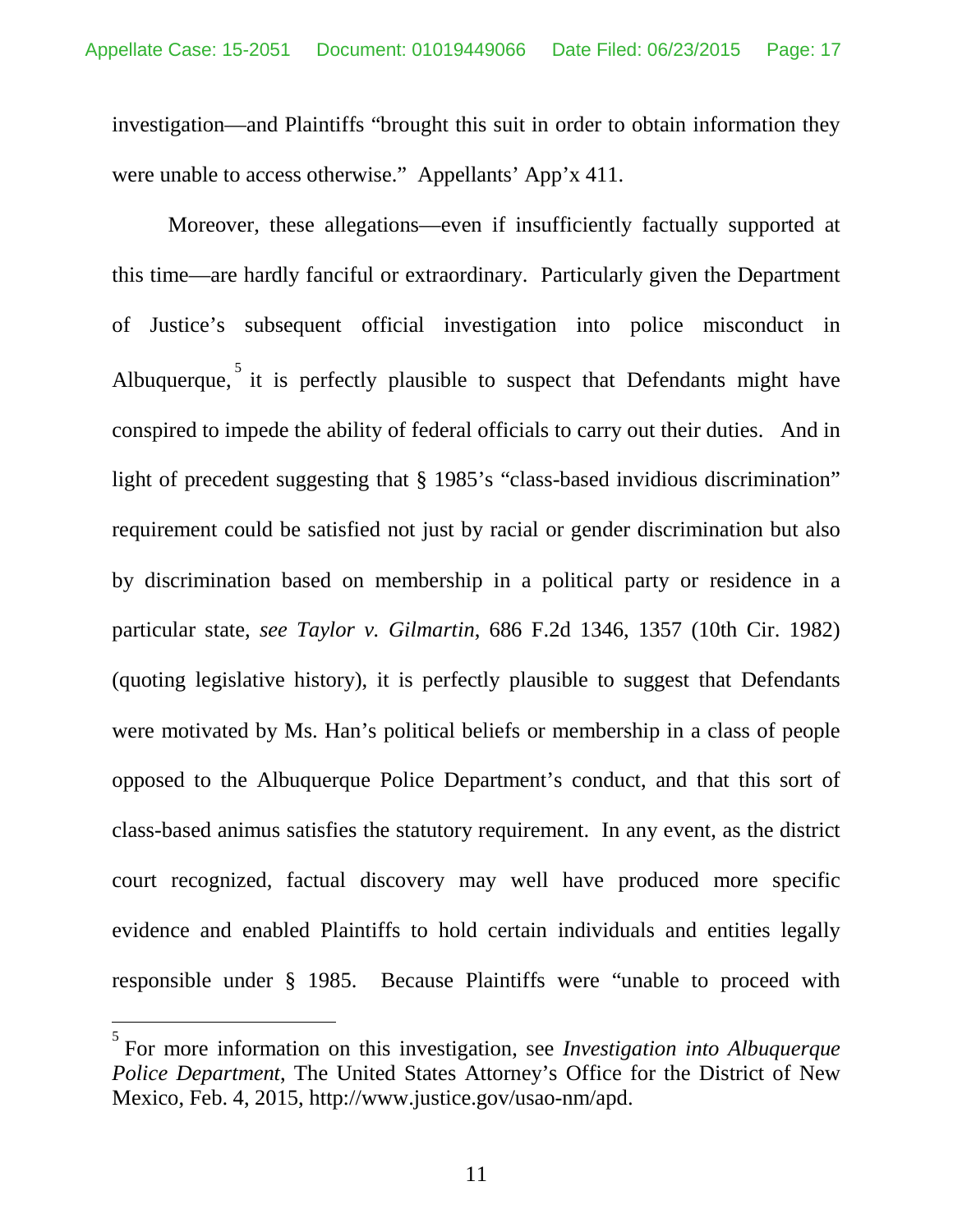discovery," they were never able to find out whether their non-frivolous allegations actually had factual support (and to abandon those allegations if they ultimately lacked sufficient support). *See Twilley v. Integris Baptist Medical Center, Inc.*, 16 Fed App'x. 923, 926 (10th Cir. 2001) (finding claims frivolous, unreasonable and foundationless under *Christiansburg* where plaintiff continued to litigate after "it became clear during discovery that his claims lacked evidentiary support").

## **B. At the Second Step of** *Christiansburg***, the District Court Has Discretion to Refuse to Award Fees Even If Claims Are Frivolous, Unreasonable or Foundationless**

<span id="page-17-1"></span><span id="page-17-0"></span>The city proceeds as if prevailing civil rights defendants should *always* recover fees when plaintiffs' claims qualify as frivolous, unreasonable or foundationless. That is flatly wrong. This Court, citing permissive language in § 1988, *see* 42 U.S.C. § 1988 (a district court "in its discretion, may allow" a prevailing party to recoup its attorneys' fees), and in *Christiansburg* itself, *id.* at 421–22, has consistently held that a finding of frivolousness, unreasonableness or a lack of foundation is a necessary but not sufficient condition for an award of fees. *See, e.g.*, *Prochaska*, 632 F.2d at 853; *Taylor*, 1991 WL 275643, at \*2 (remanding a frivolous case likely filed and prosecuted in bad faith because "the ultimate determination of whether to grant attorney's fees rests in the discretion of the district court"). Thus, even if this Court were to agree with the city that Plaintiffs' claims were or somehow became truly frivolous, this Court should remand for the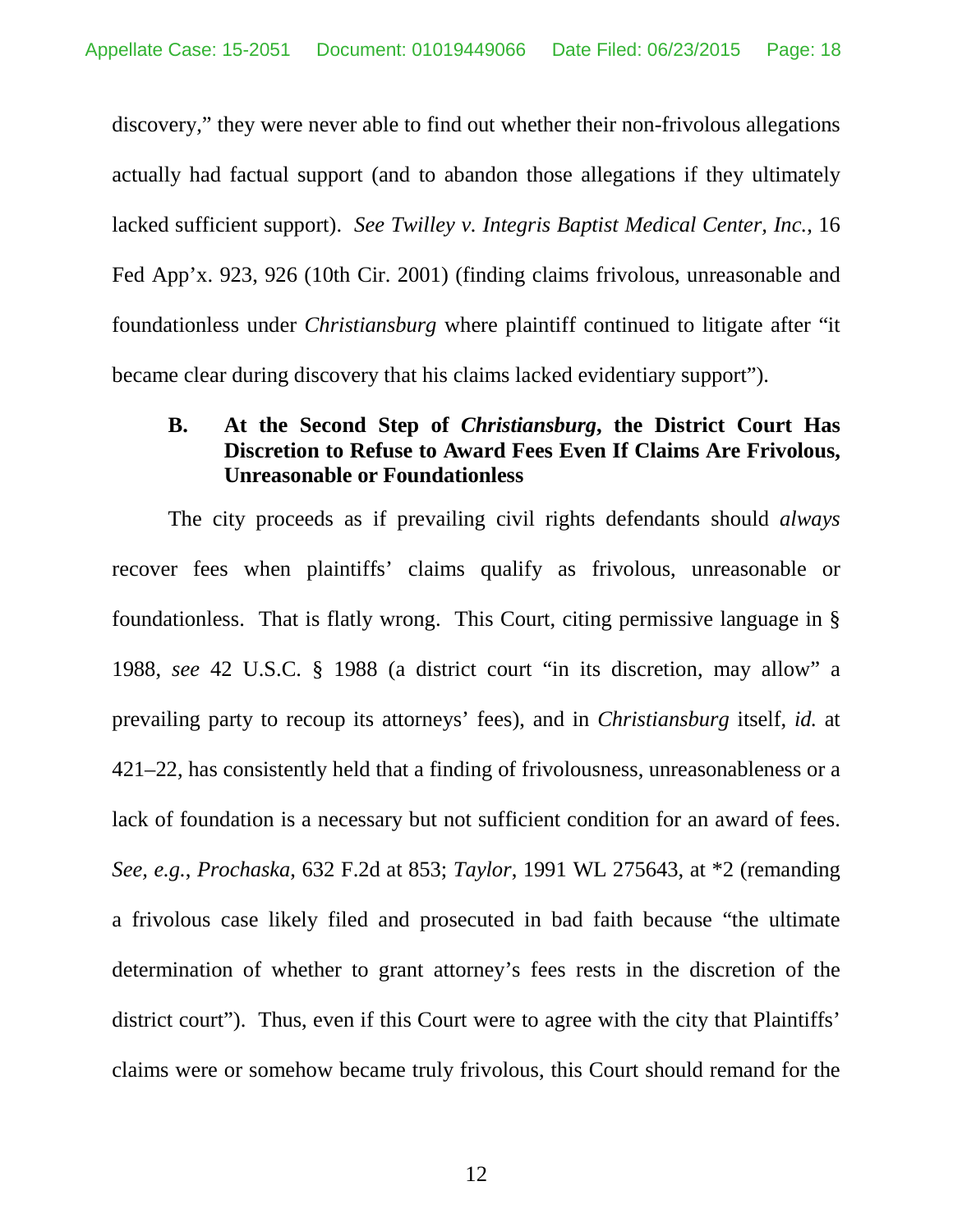district court to exercise its discretion and determine whether it would be appropriate to add injury to injury by allowing the city to recover fees against victims of its own misconduct.<sup>[6](#page-18-0)</sup>

## **II. The City of Albuquerque Is Improperly Pursuing Fees against Civil Rights Plaintiffs as a Matter of Course**

Recent behavior by the City of Albuquerque and statements by city officials suggest that this case is not an outlier. Unfortunately, the city seems to be pursuing attorneys' fees against civil rights plaintiffs as a matter of course. In essence, the city has taken the extreme position of signaling to civil rights plaintiffs that if they lose, they will be vulnerable to financial penalties in the thousands of dollars enough to financially devastate the average resident—subverting the primary objective of Congress's civil rights enforcement scheme.

<span id="page-18-0"></span><sup>6</sup> The district court has already exercised this discretion on Count I, relying on equitable factors, specifically the Han family's "great hardship," to reduce the fee award below what the city has requested. The city now argues that the district court was precluded from relying on equitable considerations to reduce a fee award "in consideration of any factor except the plaintiff's financial resources." Appellants' Br. 42. But the city's argument is a red herring. Even if courts cannot *reduce* fee awards below the total amount to which parties are entitled based on factors other than ability to pay, courts can certainly consider equitable factors to determine whether parties are *entitled* to certain fee awards in the first place. The district court's failure to state clearly that it was exercising its discretion in determining the amount to which the city is entitled—as opposed to reducing the fee award below the full amount to which the city is entitled—is at most an inconsequential drafting error.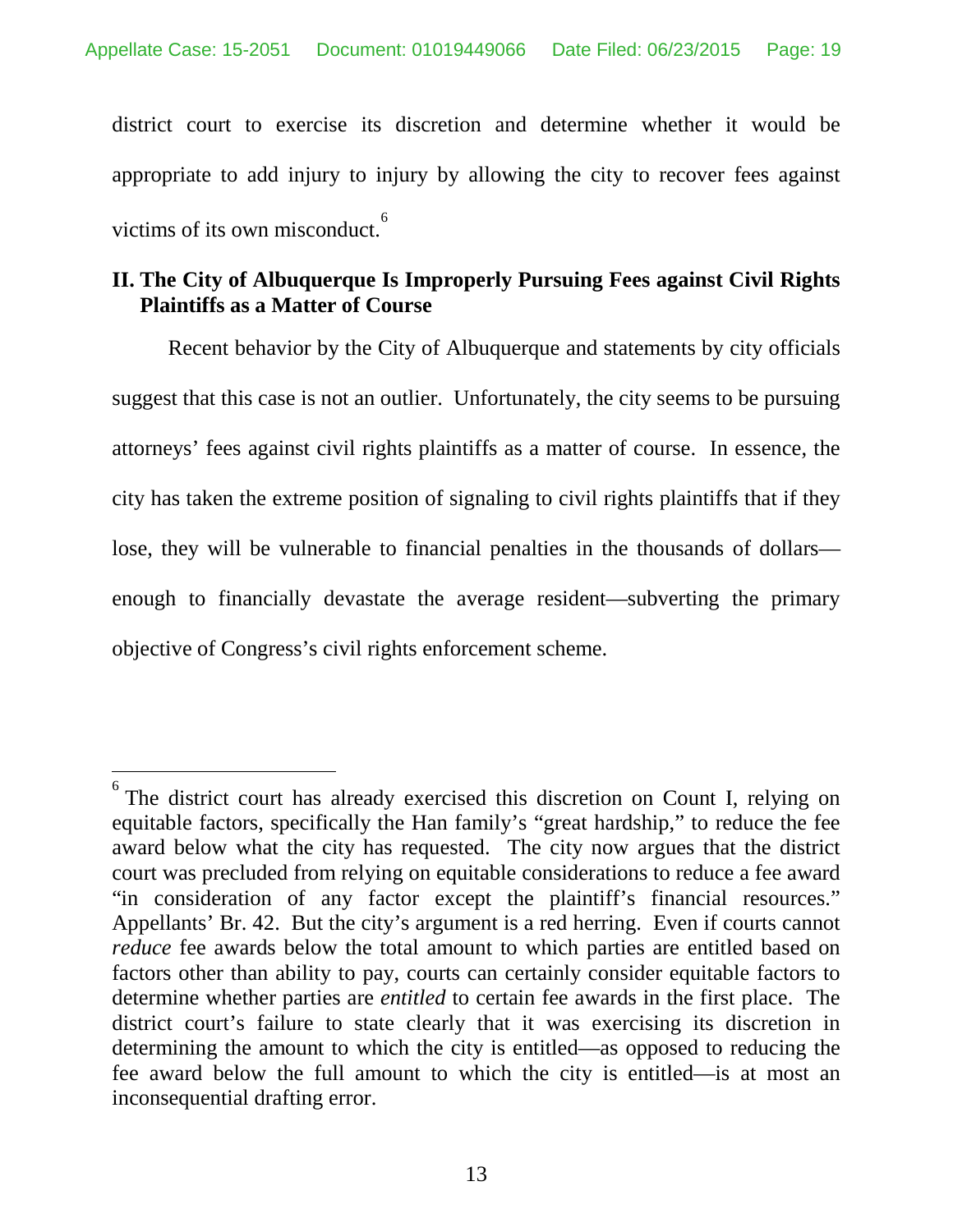In *Baca v. Berry*, Nos. 14-2174 & 14-2181, currently pending before this Court, a group of Hispanic Albuquerque citizens brought a voting rights suit challenging the latest round of city council redistricting. They argued that the city's map packed Hispanic residents into majority-minority districts on the racially polarized west side of the city, in violation of Section 2 of the Voting Rights Act of 1965, and deviated from population equality to benefit Anglo voters and disadvantage Hispanic voters in violation of the Fourteenth Amendment's Equal Protection Clause. After Albuquerque changed its voting rules in a way that mitigated some of the harm of the map, the plaintiffs voluntarily sought dismissal of their case without prejudice. The city responded by seeking dismissal of the case with prejudice and pursuing sanctions and attorneys' fees against the plaintiffs and their counsel. Although the district court dismissed the claims with prejudice and sanctioned the plaintiffs' attorneys under 28 U.S.C. § 1927, it refused to sanction or award attorneys' fees against the individual plaintiffs because they were reasonably relying on advice of counsel and filed the lawsuit in good faith.

After the attorneys appealed the sanctions order against them—arguing, among other things, that the underlying voting rights case was far from frivolous the city filed a cross-appeal against the individual plaintiffs seeking both attorneys' fees under § 1988 and 42 U.S.C. § 1973*l* and discovery abuse sanctions under various provisions. The city had little to gain from receiving a fee award against

<span id="page-19-0"></span>14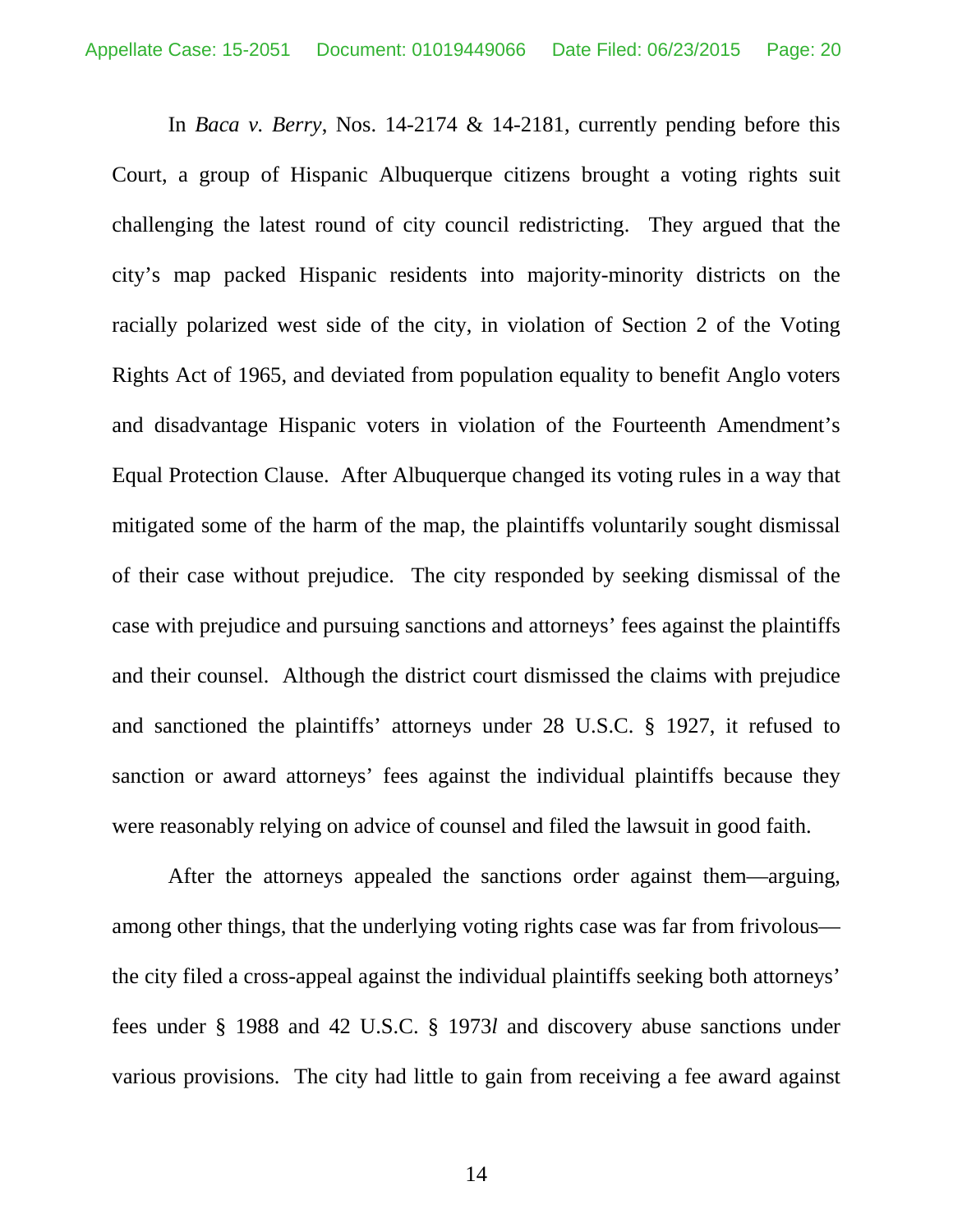the individual plaintiffs—the same question of frivolousness underlay both sanctions under § 1927 and fees under §§ 1988 and 1973*l*, and any discovery abuse sanctions would have been the same whether awarded against the lawyers, who actually managed the discovery process, or the individual plaintiffs. Pressing ahead nonetheless, the city devoted just a few pages of its combined response/opening brief to the cross-appeal and made nothing but conclusory and speculative arguments, even though it was required to show that the district court had abused its discretion when it concluded that the individual plaintiffs should not be penalized. Finally, at oral argument, counsel for the city acknowledged what the plaintiffs had been insisting from the outset: because the city could not show that the district court had abused its discretion by refusing to order the individual plaintiffs to pay the city's attorneys' fees, the city could not prevail in its crossappeal and would abandon it. *Baca v. Berry*, Nos. 14-2174 & 14-2181, Oral Arg. Rec. 15:30–17:00.

<span id="page-20-0"></span>Thus, in *Baca*, the city forced four of its own citizens to endure months of financial uncertainty for having the gall to file a civil rights lawsuit in good faith. Moreover, the plaintiffs' pro bono appellate attorneys spent significant time and money briefing and preparing to advocate for their clients on the cross-appeal, *see*  10th Cir. R. 34 (requiring counsel for "each party" to "be present for oral argument unless excused by the court"), only to have the city withdraw the cross-appeal at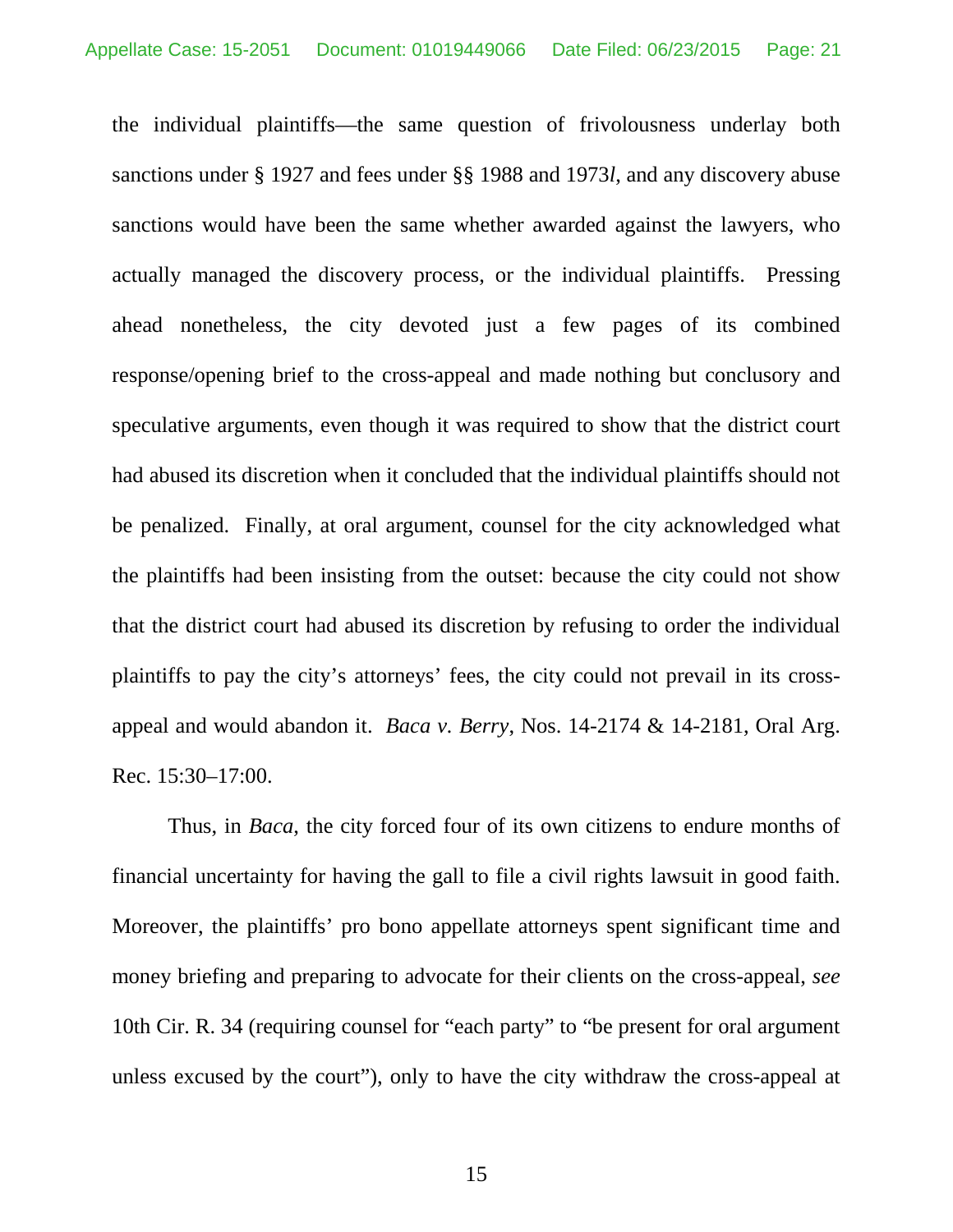the Eleventh Hour.<sup>[7](#page-21-1)</sup> Likewise, in this case, the city—not satisfied with a partial fee award—seeks to impose even greater financial penalties against a grieving family that has already suffered from the death of a loved one and a botched police investigation.

Recognizing the absurdity of the city's position in these cases, the Albuquerque City Council passed resolutions condemning the city's continued pursuit of fees in this case and in *Baca*.<sup>[8](#page-21-2)</sup> As City Councilor Diane Gibson exclaimed during council debate over the city's approach in this case: "You're punishing a family that's already had a great loss. . . . I can tell you this: If that were my sister and the police went to investigate her death, I'd be screaming and everybody in here would be doing the same thing." Joline Gutierrez Krueger, *Mary Han legal fee fight goes on*, Albuquerque Journal, Nov. 12, 2014, http://abqjournal.com/ 495012/news/city-fight-continues-over-legal-fees-in-suit-

<span id="page-21-1"></span><span id="page-21-0"></span> $<sup>7</sup>$  As a result of the city's conduct and that of its counsel, the individual plaintiffs</sup> are currently seeking sanctions against the city and its counsel for filing a frivolous cross-appeal in bad faith.

<span id="page-21-2"></span><sup>8</sup> The mayor subsequently vetoed both resolutions, and his vetoes were not overridden. Nonetheless, a majority of the city council in this case affirmed that "there are perhaps many instances where the City of Albuquerque should seek reimbursement for the expenditure of attorney's fees and costs related to unfounded claims against the City, [but] this case is not one of them because the facts and circumstances tend to show, at a minimum, significant controversy over the City's handling of the crime scene and death investigation." Res. R-14-125, 21st Council (City of Albuquerque 2014).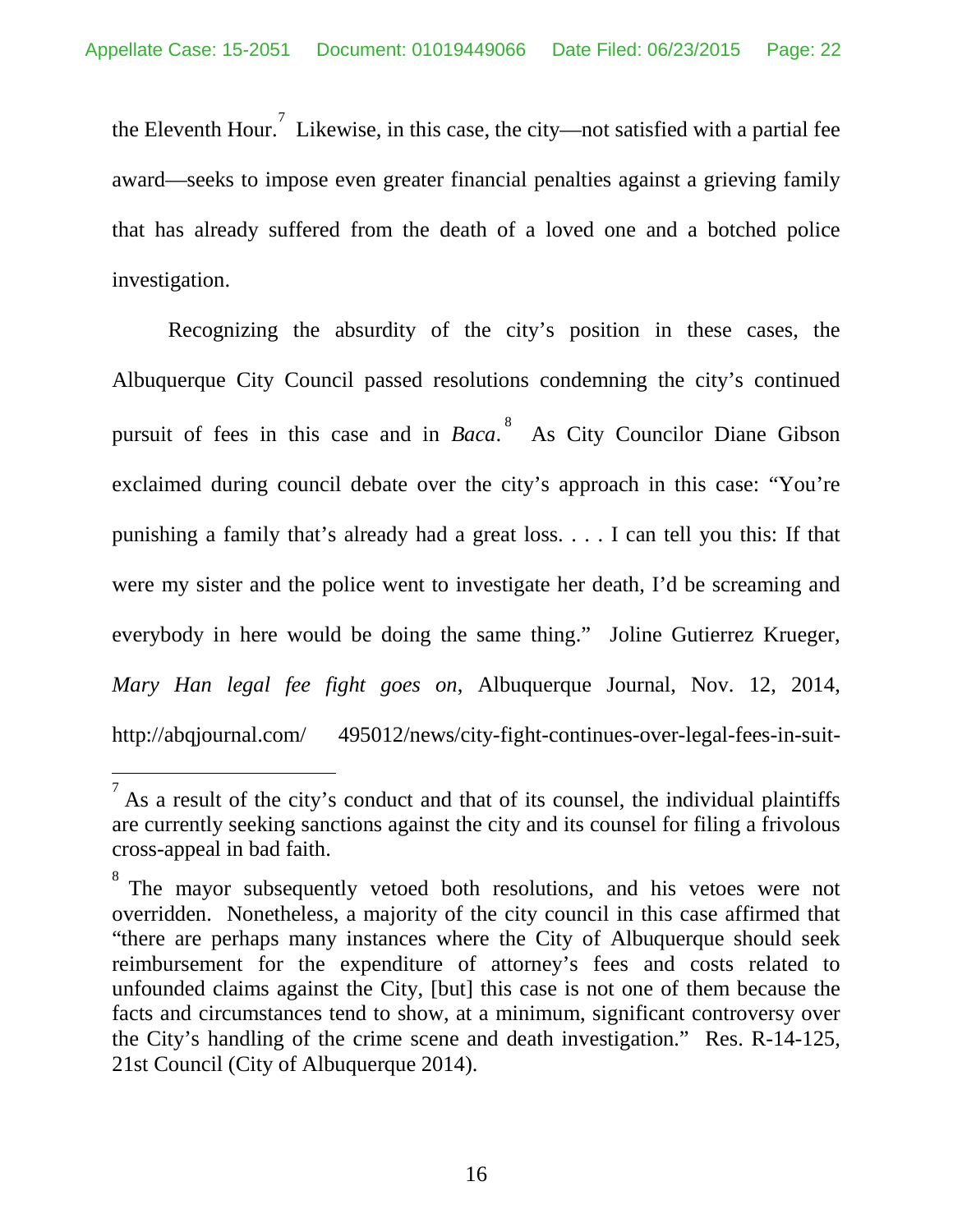<span id="page-22-0"></span>over-mary-han-death-2.html [*Mary Han legal fee fight goes on*]. Both city council resolutions recognize that these cases present an important question about the ability of all Albuquerque citizens to vindicate their civil rights. As City Council President Ken Sanchez commented during the same council debate, "I think this is such an important issue to the citizens of our community, especially if they are looking to file a lawsuit against the city of Albuquerque, that they are not in fear that they could be sued if their lawsuit doesn't prevail." *Id.*; *see also* Isaac Benton, et al., "Suits Part of Political Process," *Albuquerque Journal*, Jan. 19, 2014, http://www.abqjournal.com/339207/opinion/suits-part-of-political-process.html (editorial by three city councilors calling the city's pursuit of fees in *Baca* "reminiscent of the 'SLAPP suit'" and arguing that " the city should not proceed with the zeal and heavy-handedness that has been portrayed in recent media coverage" because of the impact on "the willingness and ability for citizens to exercise their constitutional rights to challenge the actions of their government").

Of course, instilling fear may be exactly what the city intends. City Councilor Don Harris, a vocal supporter of the city's pursuit of fees in these cases, argued during council debate that any civil rights plaintiff should know, prior to filing suit, that he or she might face liability for the city's attorneys' fees: "We want to make sure that if people sue the city and they lose, that there's some risk involved, because otherwise, everyone could sue the city for every reason or for no

17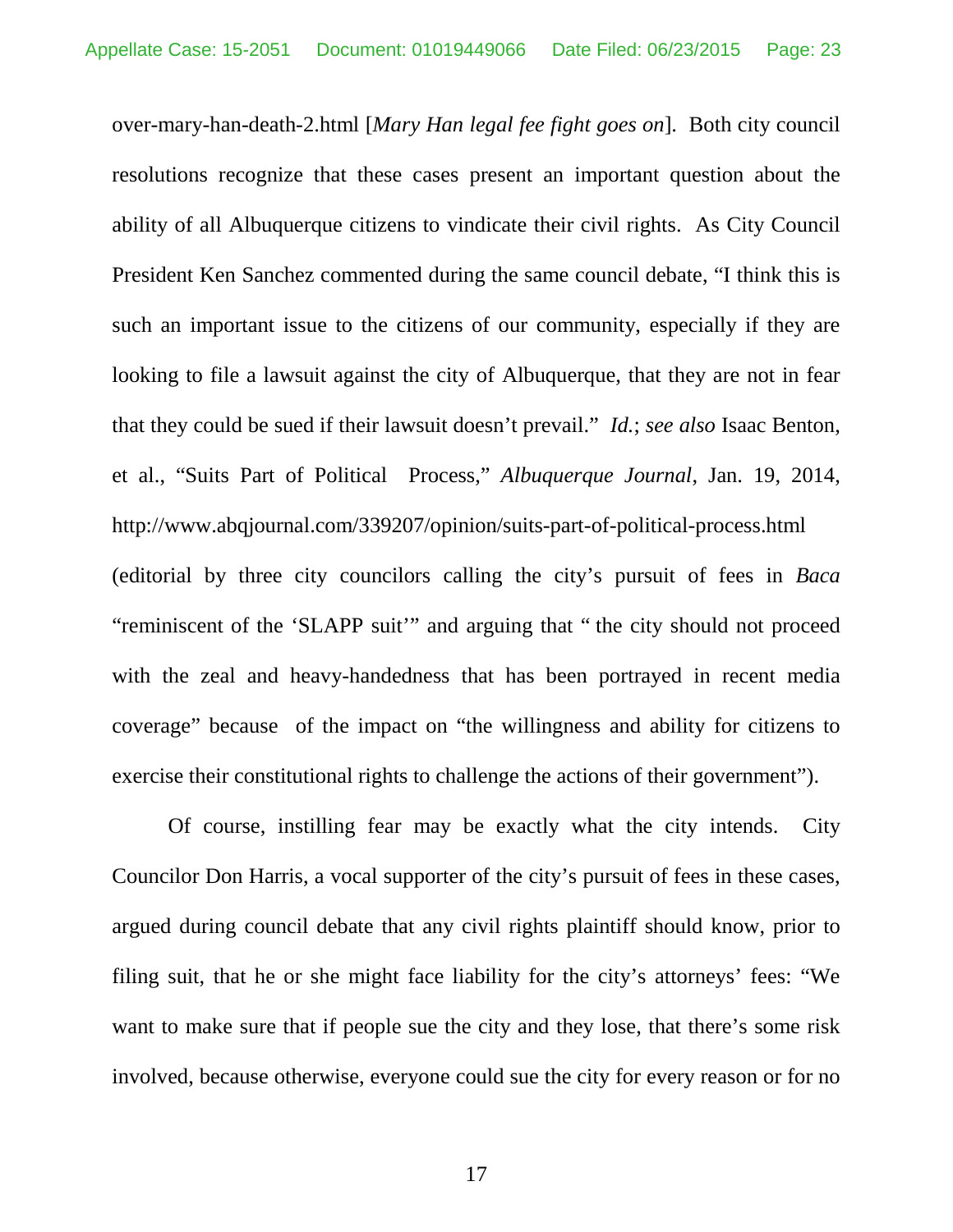<span id="page-23-0"></span>reason and we wouldn't want that." Katherine Mozzone, *Fees tied to city lawsuits divide City Council*, KRQE NEWS 13, Oct. 20, 2014, http://krqe.com/2014/10/20/ fees-tied-to-city-lawsuits-divide-city-council/ [*Fees divide City Council*]. In the same vein, Harris noted that "[r]eally what the Han family wants is a risk-free appeal. They want to be able to proceed, but at the same time be insulated from any consequences of having filed a lawsuit which the trial court has already decided should not have been brought." *Id*. The problem with these statements is that Congress has no interest in encouraging civil rights plaintiffs to think not once, not twice, but a hundred times before filing suit—plaintiffs should only be discouraged from filing the sorts of claims that any reasonable litigant or lawyer would know are truly frivolous, unreasonable or foundationless.

Even more telling, City Attorney David Tourek has suggested that the city considers the fact that civil rights plaintiffs have been unsuccessful to be an adequate justification for seeking fees against them. During two city council meetings, councilors pressed Tourek to explain why the city was seeking over \$60,000 in attorneys' fees in this case when it had already received a fee award of \$5,000 from the family of the deceased Mary Han, especially when the full requested amount might not cover the money spent to pursue the appeal, and when the requested amount—while small compared to the City's total budget for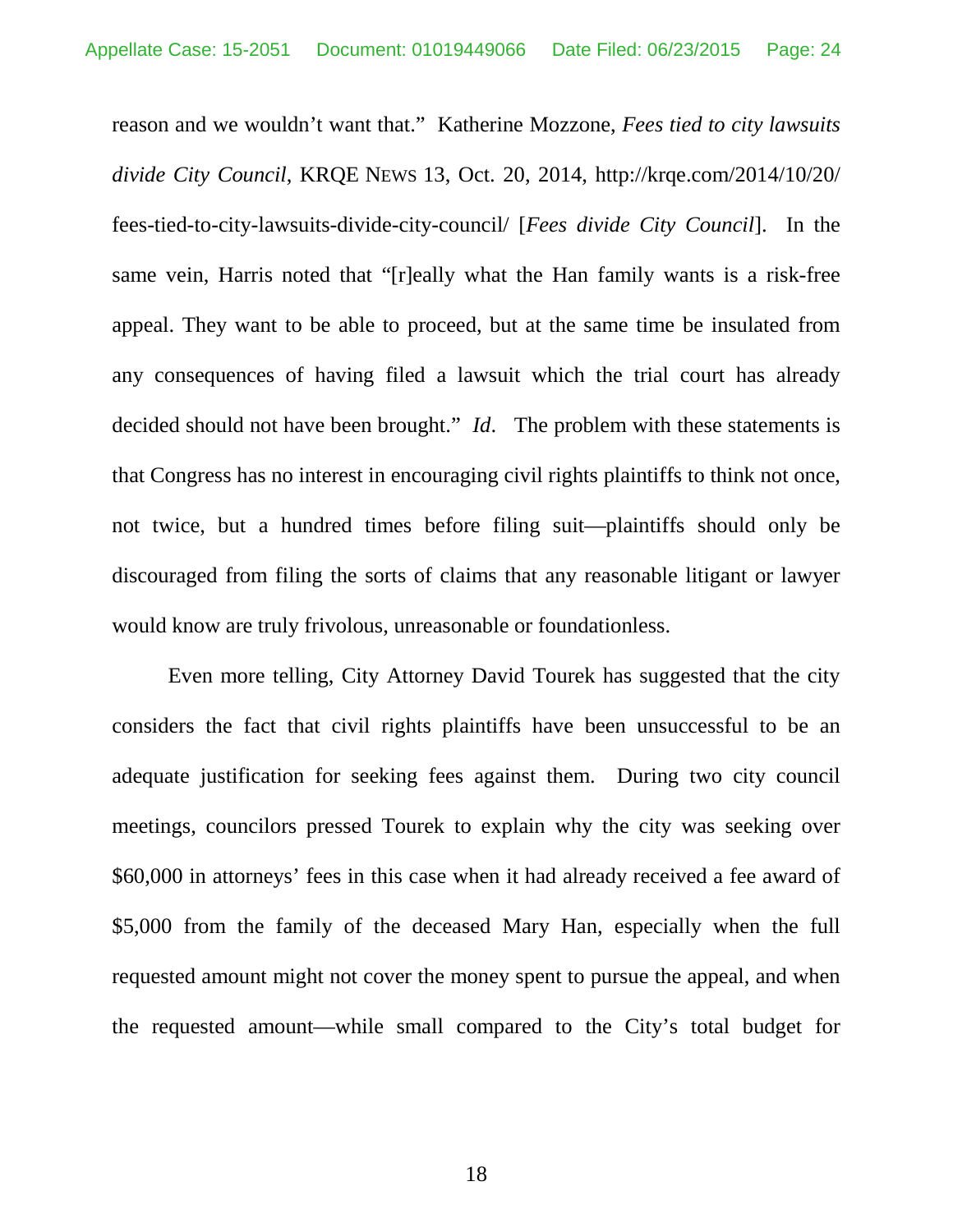external legal fees—would greatly burden Han's grieving family.<sup>[9](#page-24-1)</sup> *Id.* at 348. Tourek responded that the city was pursuing fees based on "[t]he fact that we succeeded in the case." Appellants' App'x 353. Further expounding on the city's approach in these cases, Tourek explained that "[j]ust as in the redistricting lawsuit…the judge had made inclinations in his opinion the case was without merit. Then the district court judge made a determination based on the briefing that it did not have merit at a certain stage and awarded the city \$50,000 in attorney's fees." *Id.* at 348; *see also id.* at 347 ("[This case] was, in my opinion, brought frivolously. It did not have merit. It had a claim that civil rights were violated. They were not, according to the United States District Court. And it will now be up to a United States District Court judge to make a determination whether the city should recoup its attorney fees."); *id.* ("The Court did find in [*Baca v. Berry*] at a stage had no merit and that the state case should have been dismissed and the United States District Court awarded \$50,000 to the City of Albuquerque for attorney's fees."). These statements improperly equate the standards for dismissing a case under Federal Rule of Civil Procedure 12(b)(6) or awarding

<span id="page-24-1"></span><span id="page-24-0"></span><sup>9</sup> Councilor Diane Gibson, calling it "unconscionable" that the city would continue to pursue fees in this case, commented: "[E]ven if this lawsuit is successful, what would be recouped is probably not going to cover the city's cost in going after it." Appellants' App'x 348 Regarding the \$50,000 fee award in *Baca v. Berry*, Councilor Garduno noted, "it seems like we spend a lot more than that on [attorneys'] fees that are external to the city, and I don't know what good they do us." *Id*.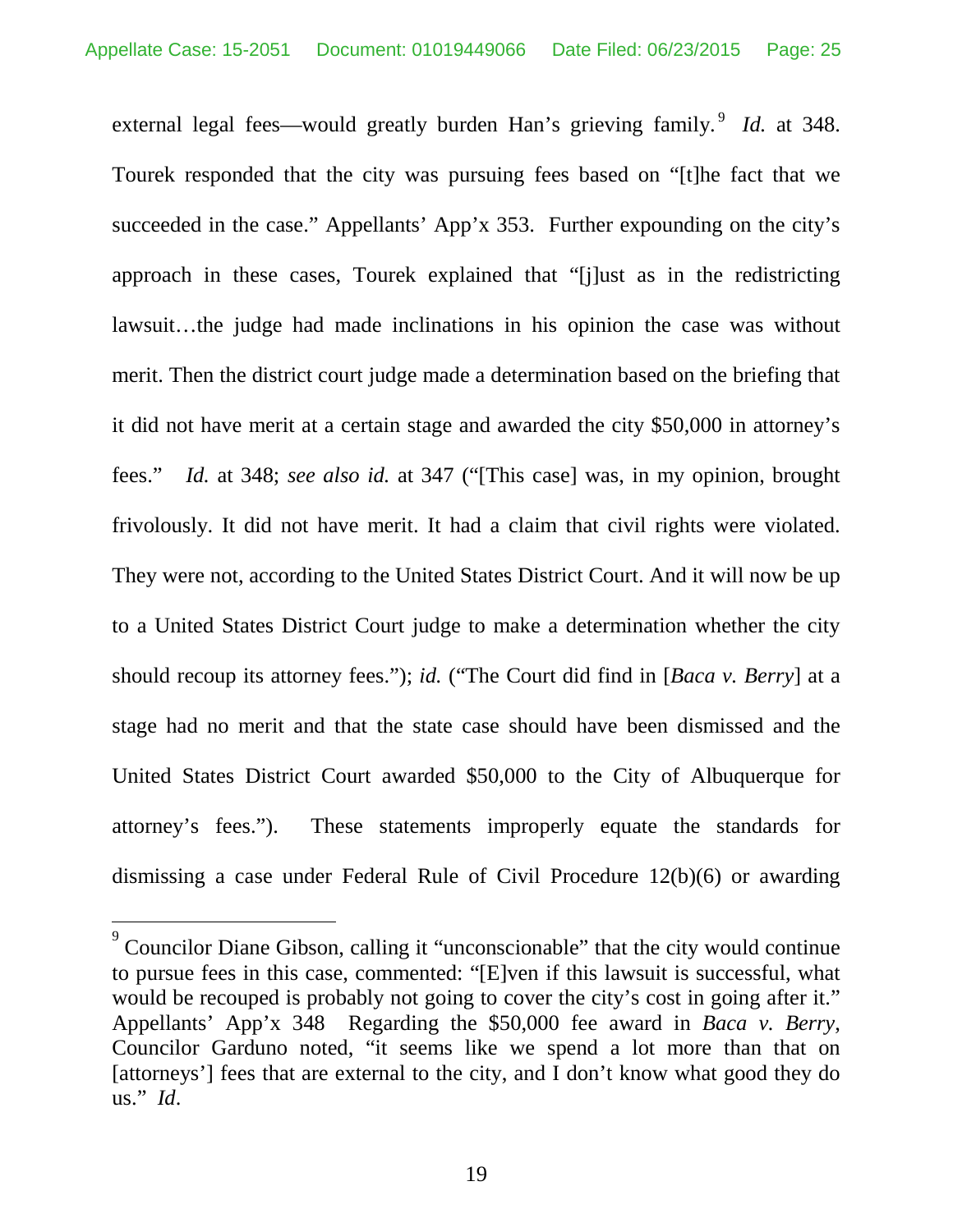summary judgment to defendants with the much higher *Christiansburg* standard for determining whether prevailing defendants are entitled to recover their attorneys' fees. In other words, directly counter to the Supreme Court's instruction in *Christiansburg* and *Hughes*, Tourek has relied on *post hoc* reasoning to justify pursuing fees against civil rights plaintiffs.

Perhaps the city would respond that it has an obligation to the taxpayers at least to *see* if a court will award it fees when it wins civil rights cases—and a related obligation to appeal disfavorable fee rulings. If so, this Court should set the city straight. Civil rights plaintiffs (many of whom have suffered enough already) suffer extreme emotional harm and financial anxiety even when the city pursues fees against them baselessly. Not only must they remain active participants in litigation that might otherwise be at an end  $10$ —thus incurring additional attorneys' fees and spending additional time consulting with their attorneys—but they also must worry that, as occurred here and in *Baca*, the much deeper-pocketed city might find a way to convince a judge that fees are actually justified. Thus, the Supreme Court's admonition that relying on "hindsight logic" to justify fee awards "could discourage all but the most airtight claims, for seldom can a prospective plaintiff be sure of ultimate success[,]" applies just as strongly to the city's

<span id="page-25-0"></span><sup>10</sup> For instance, in *Baca*, the plaintiffs chose not to appeal the dismissal of their claims with prejudice and were dragged back into the case by the city's crossappeal.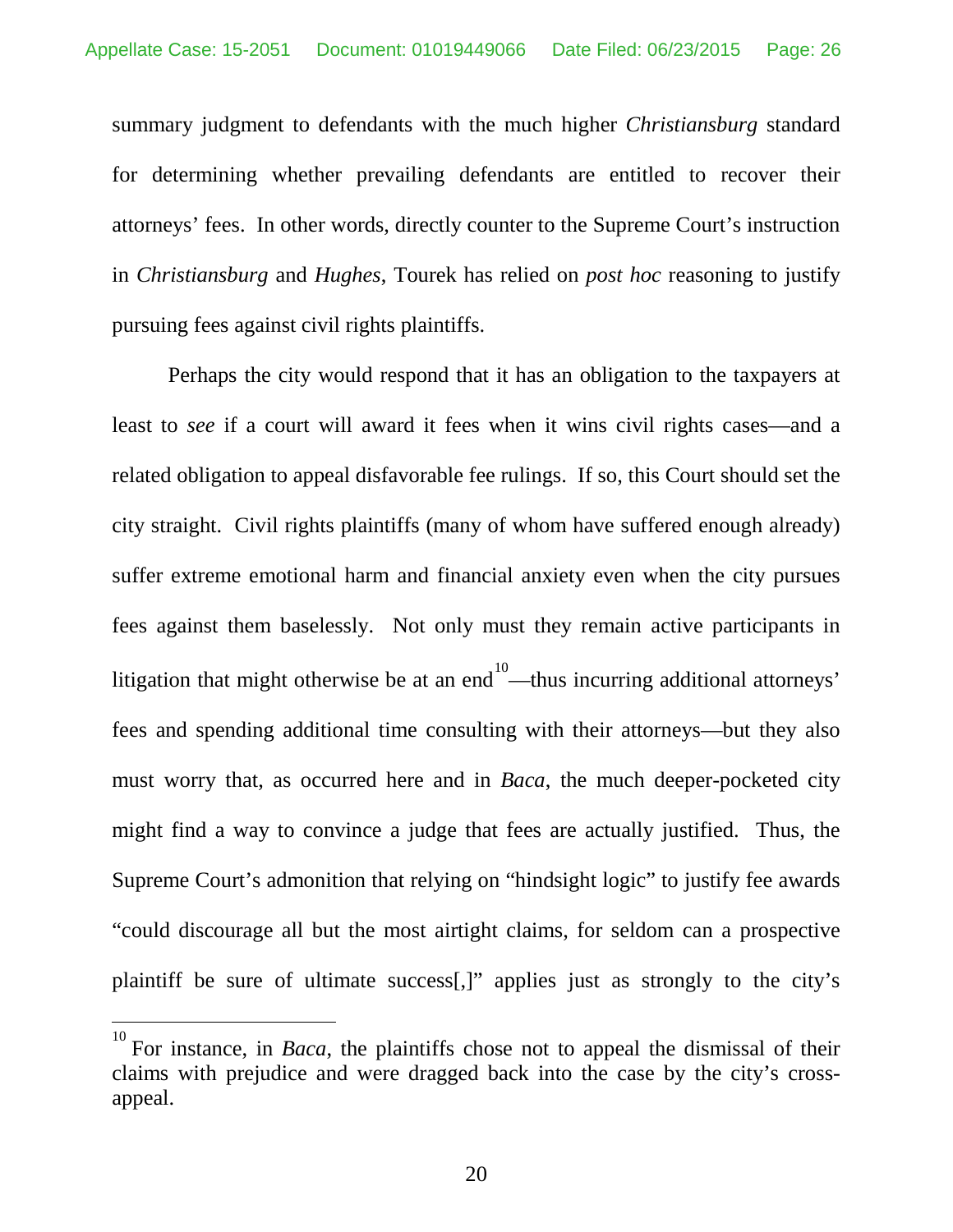baseless pursuit of fees in civil rights cases as a matter of course. *Christiansburg*, 434 U.S. at 422.

At best, then, the city's position reflects a misunderstanding of its responsibility to invoke § 1988 and the other civil rights fee shifting statutes in a responsible and legally justified way that is consistent with the primary purpose of the provisions. At worst, the city's position constitutes an active effort to intimidate civil rights plaintiffs. Regardless, intimidation is the natural and predictable result of the city's conduct. In order to undo some of the damage that has already been done, this Court should take this opportunity to clarify that prevailing civil rights defendants should only seek to recover their fees in truly egregious cases—not in *Baca*, where the city should have recognized the importance of the courts as a tool for vindicating political rights, and certainly not in this case, where the city should be apologizing to the plaintiffs rather than punishing them.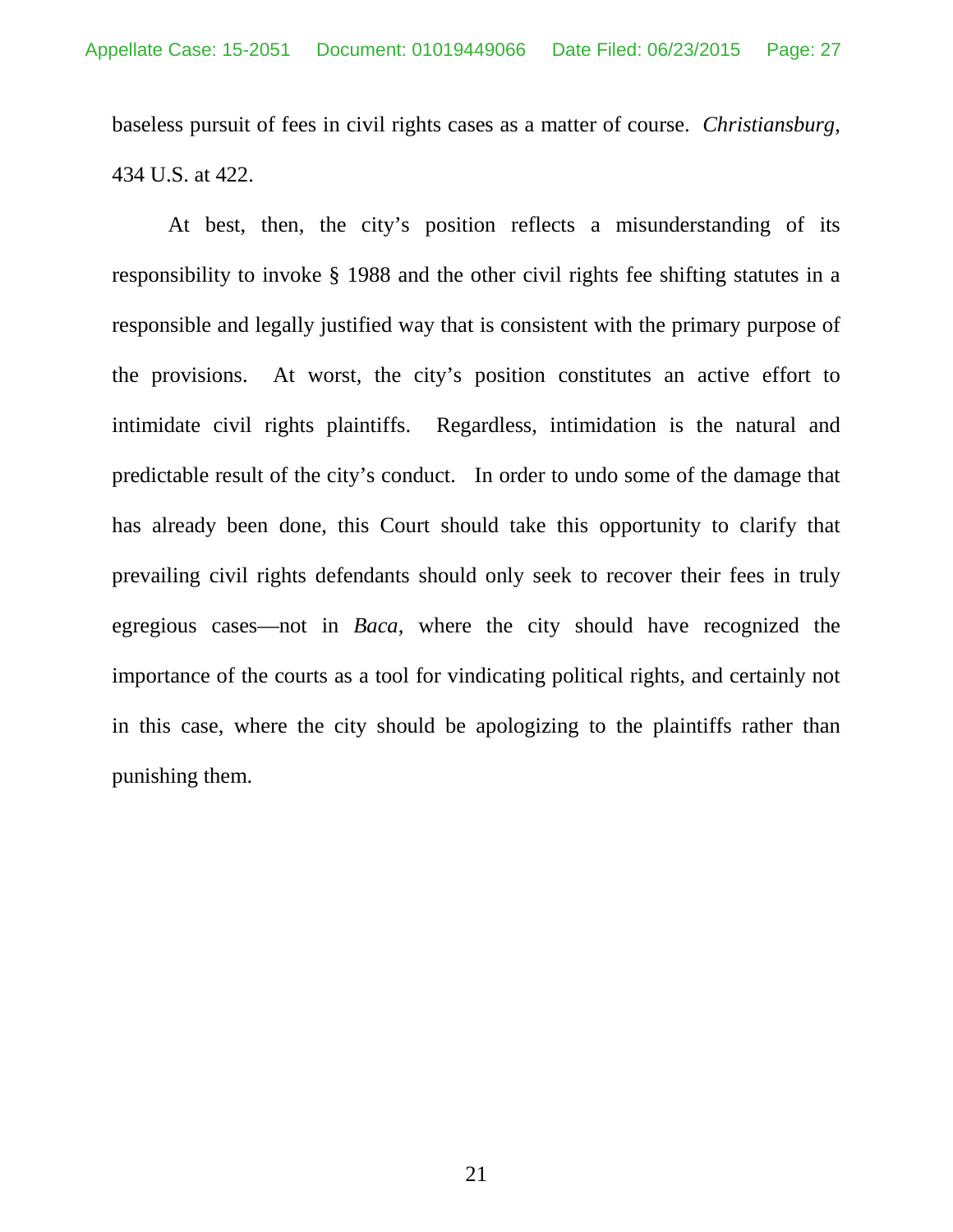## **CONCLUSION**

For the foregoing reasons, as well as the reasons presented in Plaintiffs' brief, this Court should reverse the district court's order awarding fees on Count I, as well as its determination that the official capacity claims were frivolous, and should affirm the district court's refusal to award fees on Plaintiffs' other claims.

Dated: June 23, 2015 Respectfully submitted,

 */s/ J. Gerald Hebert*

J. Gerald Hebert Joshua J. Bone CAMPAIGN LEGAL CENTER 1411 K St. NW, Suite 1400 Washington, DC 20005 202-736-2200 jbone@campaignlegalcenter.org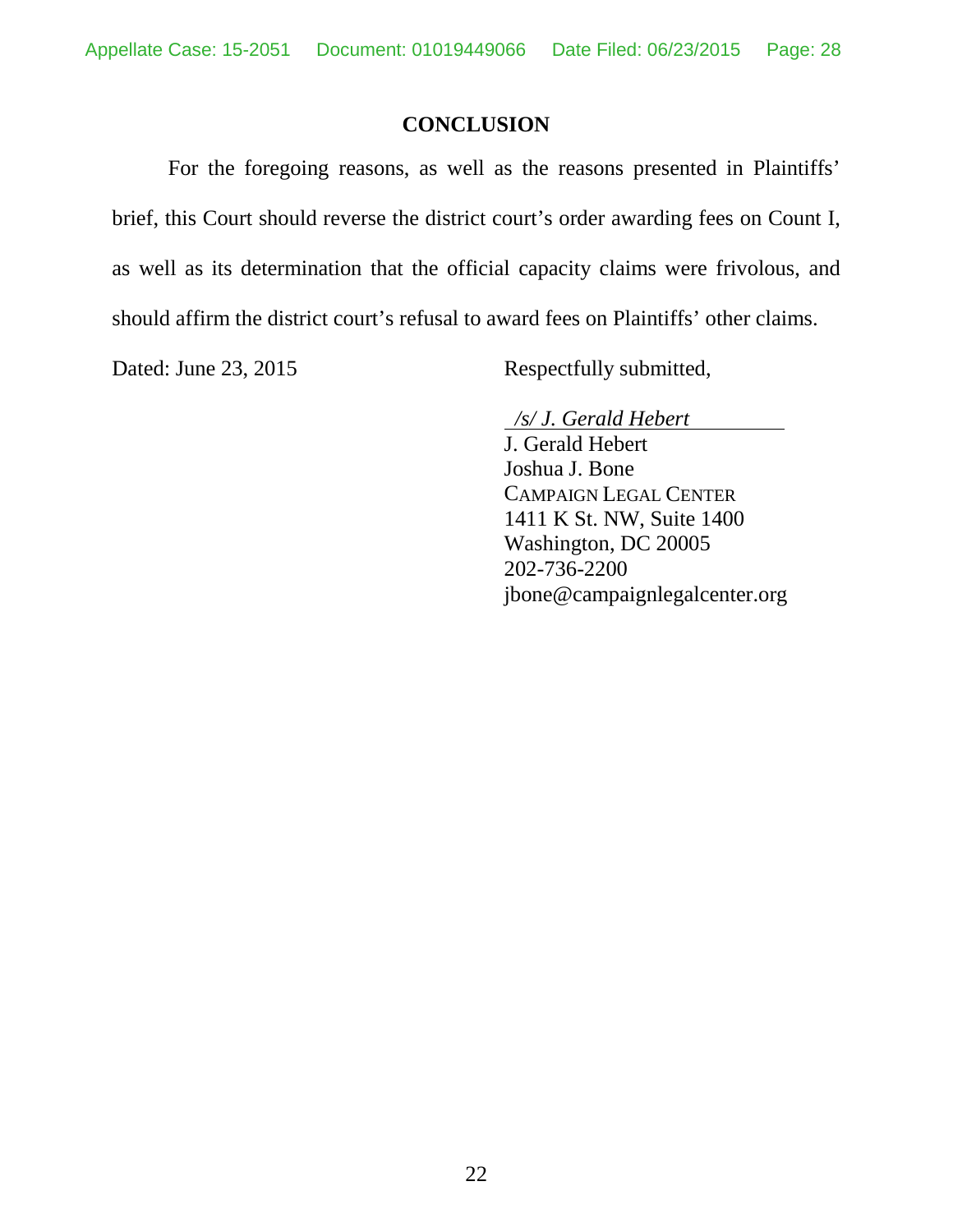## **CERTIFICATE OF COMPLIANCE WITH TYPEFACE AND WORDCOUNT LIMITATIONS**

1. This brief complies with the type-volume limitation of Fed. R. App. P. 29(d) because it contains 5,378 words, excluding the parts of the brief exempted by Fed. R. App. P.  $32(a)(7)(B)(iii)$ , as indicated by Microsoft Office Word 2010's word-count function.

2. This brief complies with the typeface requirements of Fed. R. App. P. 32(a)(5) and the type style requirements of Fed. R. App. P. 32(a)(6) because it has been prepared in a proportionally spaced typeface using Microsoft Office Word 2010 in 14 point Times New Roman.

Dated: June 23, 2015 */s/ J. Gerald Hebert*

J. Gerald Hebert CAMPAIGN LEGAL CENTER 1411 K St. NW, Suite 1400 Washington, DC 20005 202-736-2200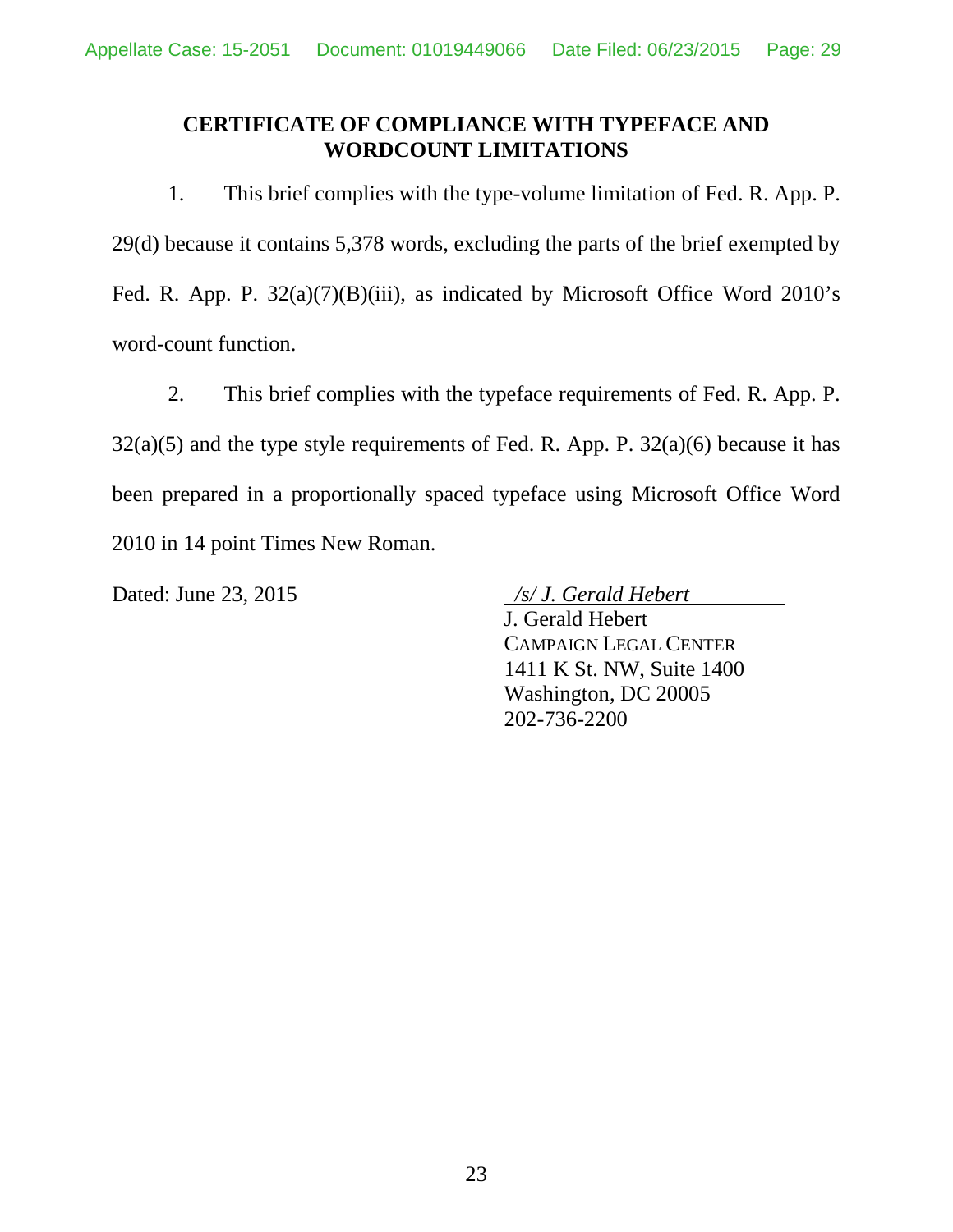#### **ECF CERTIFICATION**

Pursuant to Section II(I) of the Court's CM/ECF User's Manual, the undersigned certifies:

- 1. This brief requires no privacy redactions;
- 2. All paper copies of the foregoing brief required to be submitted to the Clerk's office will be exact copies of the version submitted electronically; and
- 3. The brief filed via ECF was scanned for viruses using the most recent version of McAfee Security Scan Plus and is free of viruses.

Dated: June 23, 2015 */s/ J. Gerald Hebert*

J. Gerald Hebert CAMPAIGN LEGAL CENTER 1411 K St. NW, Suite 1400 Washington, DC 20005 202-736-2200